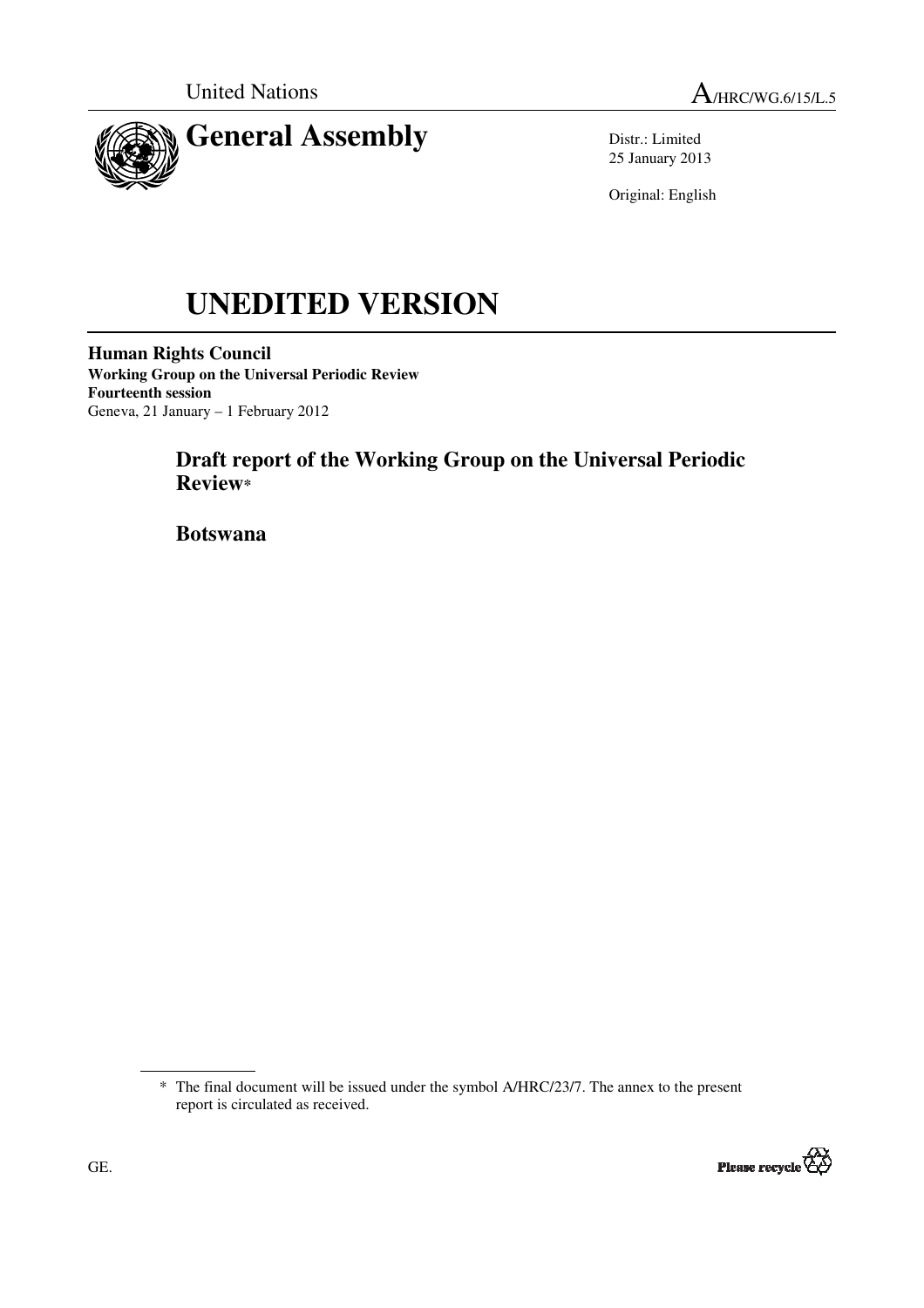### **A/HRC/WG.6/15/L.5**

# Contents

|       |                               | Paragraphs  | Page           |
|-------|-------------------------------|-------------|----------------|
|       |                               | $1 - 4$     | 3              |
|       |                               | $5 - 119$   | $\mathcal{E}$  |
|       | A.                            | $5 - 17$    | $\overline{4}$ |
|       | В.                            | $18 - 119$  | $\overline{4}$ |
| H.    |                               | $120 - 121$ | 14             |
| Annex |                               |             | 25             |
|       | Composition of the delegation |             |                |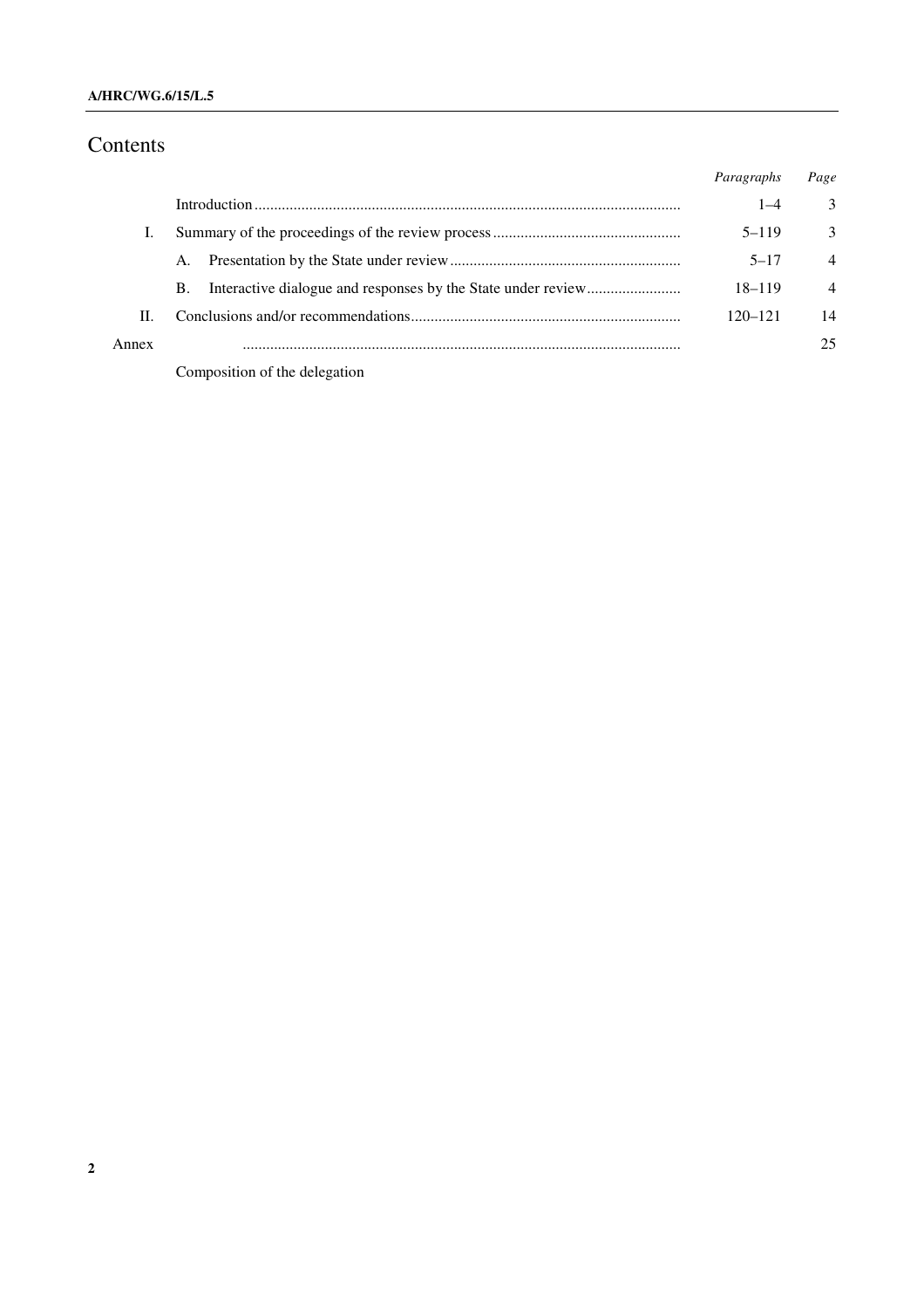# **Introduction**

1. The Working Group on the Universal Periodic Review (UPR), established in accordance with Human Rights Council resolution 5/1 of 18 June 2007, held its fifteenth session from 21 January to 1 February 2013. The review of Botswana was held at the  $5<sup>th</sup>$ meeting on 23 January 2013. The delegation of Botswana was headed by Mr. Dikgakgamatso Ramadeluka Seretse. At its 10th meeting held on 25 January 2013, the Working Group adopted the report on Botswana.

2. On 14 January 2013, the Human Rights Council selected the following group of rapporteurs (troika) to facilitate the review of Botswana: Austria, Poland and Uganda.

3. In accordance with paragraph 15 of the annex to resolution 5/1 and paragraph 5 of the annex to resolution 16/21, the following documents were issued for the review of Botswana:

 (a) A national report submitted/written presentation made in accordance with paragraph 15 (a) (A/HRC/WG.6/15/BWA/1);

 (b) A compilation prepared by OHCHR in accordance with paragraph 15 (b) (A/HRC/WG.6/15/BWA/2);

 (c) A summary prepared by OHCHR in accordance with paragraph 15 (c) (A/HRC/WG.6/15/BWA/3).

4. A list of questions prepared in advance by Czech Republic, Mexico, Netherlands, Norway, Slovenia, Spain, The United Kingdom of Great Britain and Northern Ireland was transmitted to Botswana through the troika. These questions are available on the extranet of the UPR.

## **I. Summary of the proceedings of the review process**

#### **A. Presentation by the State under review**

5. The delegation stated that it was happy to see that the UPR had retained its form, following the review of the work and functioning of the Human Rights Council. The successful completion of the first cycle of the UPR epitomised the achievement of the Human Rights Council in discharging its mandate.

6. The delegation stated that the value of the UPR depended on the acceptance by Member States that the promotion and protection of human rights can no longer be a side issue in the global discourse of human development.

7. In introducing Botswana's National Report, the delegation highlighted that this Report was a product of broad consultations involving Government, civil society and nongovernmental organisations.

8. The delegation stated that Botswana continued to live up to its obligations as a democracy, particularly as it observed the rule of law, fundamental freedoms and good governance characterised by consultations and inclusiveness, as well due regard for the will of its people.

9. In addition, the delegation stated that the Government placed a high premium in resourcing the institutions that dealt with the promotion and protection of human rights, including the Office of the Ombudsman, the Directorate of Public Prosecutions, the Police Service, the Prisons Service, and the Directorate on Corruption and Economic Crime.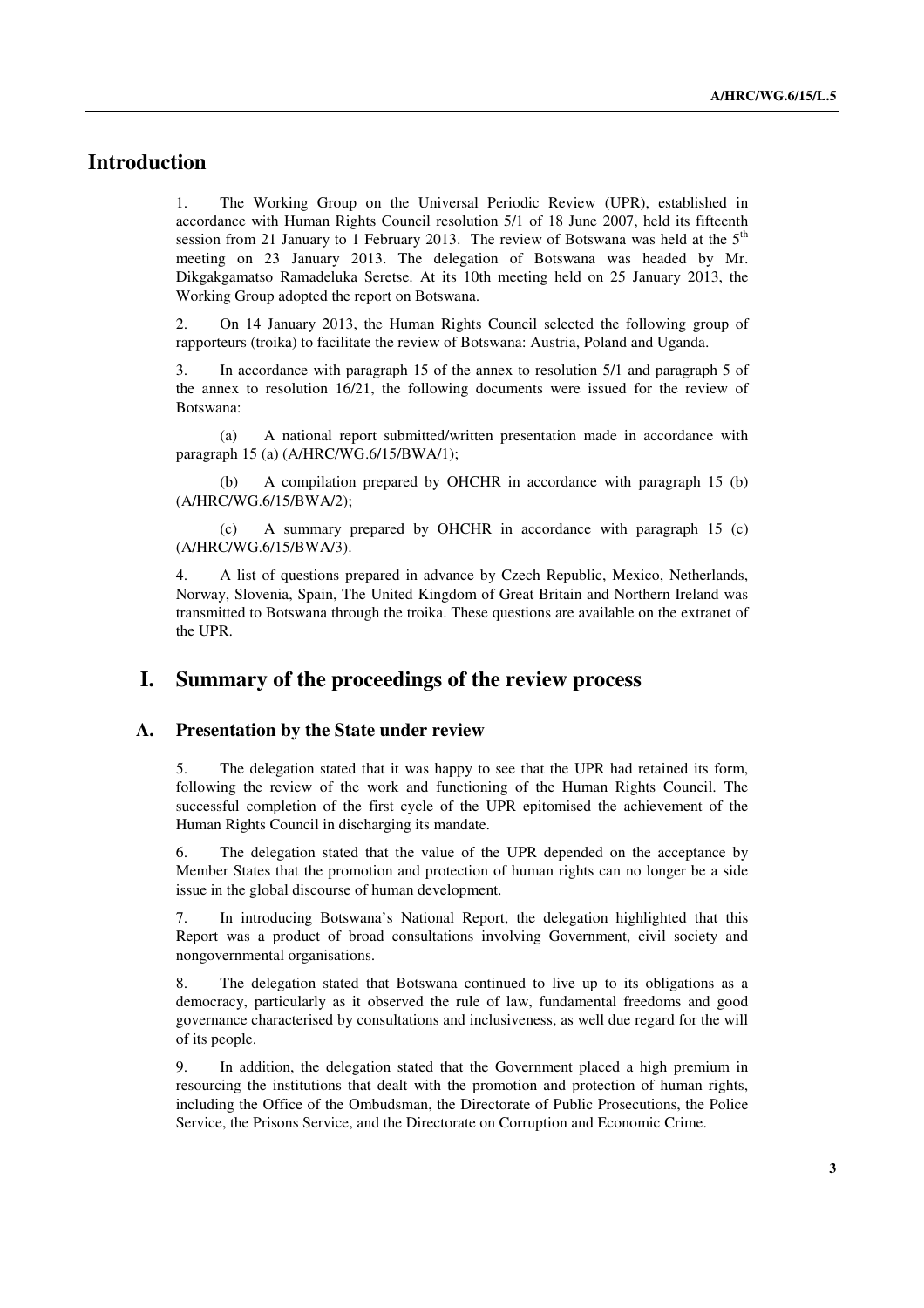10. In order to protect and safeguard the interests of all the people from possible police misconduct, such as torture, corruption and other forms of malpractice, the delegation stated that in 2011 a motion was adopted towards the creation of the Independent Police Complaints Commission.

11. Furthermore, in 2009, a woman was elected head of the Legislature. This election was an addition to key appointments of women to positions of leadership, which included that of the Governor of the Central Bank of Botswana, the Attorney General, and the Ombudsman. In the public service sector, female leadership stood at over forty percent.

12. With regard to access to justice, the delegation stated that more Specialised Courts have been established. This effort was further augmented by the extension of the Judicial Case Management System from the High Court to lower Courts with a view to improving case management and facilitate speedy resolution. In addition, the Government introduced a pilot project on Legal Aid in 2011, to promote greater access to justice by needy citizens.

13. The delegation stated that the Government continued to pay particular attention to the rights of women, children and the youth. Public education on HIV/AIDS, gender-based violence and gender sensitisation initiatives were adopted.

14. In 2009, the Convention on the Rights of the Child was domesticated through the enactment of the new Children's Act, incorporating the Bill of Child Rights.

15. A comprehensive six-year (2010-2016) National Action Plan for Orphans and Vulnerable Children had been adopted to facilitate the welfare and protection of vulnerable children.

16. The delegation stated that the Government made these strides, despite its small and vulnerable economy.

17. The delegation underscored Botswana's need for assistance and support. Most urgently, the country needed support towards the development of a comprehensive strategy and action plan on human rights and its willingness to engage with local and international partners.

18. The delegation stated that the Government had not made any changes to the clemency procedure since 2008, since this procedure was considered sufficiently transparent so as not to warrant any review.

19. The delegation indicated that there was no legislation specifically addressing marital rape. This was a sensitive matter that hinged on established cultural beliefs. Wide consultations with the public and legislators were on-going.

20. Furthermore, the delegation stated that the Government put in place a comprehensive public education and awareness programme to disseminate information on the Domestic Violence Act. The Government was at an advanced stage of developing Regulations to the Domestic Violence Act to improve implementation.

21. The delegation informed that a number of initiatives were also being developed, including the establishment of the Gender Based Violence Referral System, which primarily aimed at promoting closer collaboration among key service providers for survivors and perpetrators. The Government was currently validating the 2012 Gender Based Violence Indicators Study, which was due for completion in September 2013.

22. The delegation indicated that the National Gender Machinery continued to work with the Botswana Police Service to train Police Officers on gender-based violence issues. Active engagement of faith based organisations was also acknowledged. The Government also continued to support civil society organisations providing gender-based violence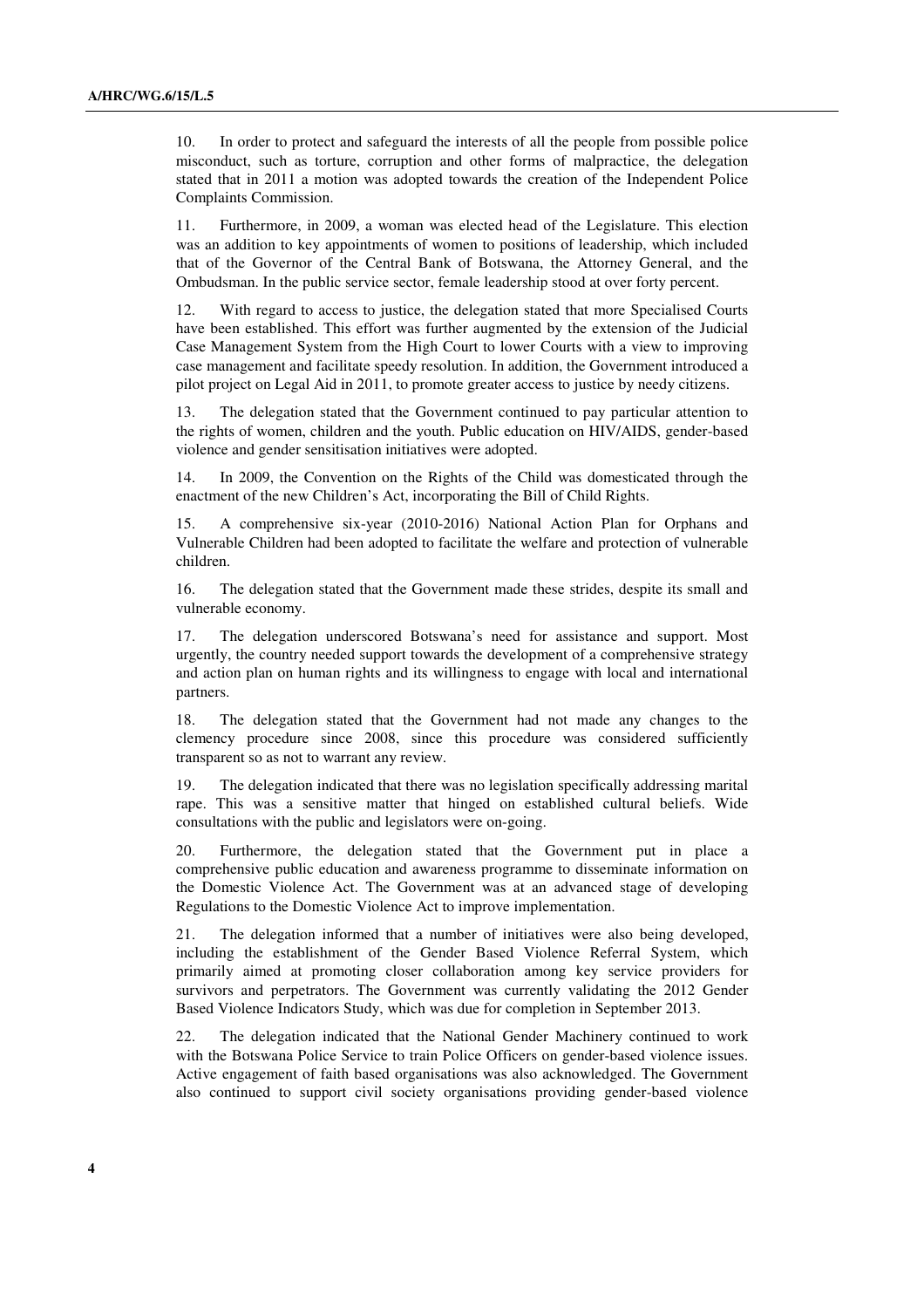related services, mostly to women and children, through subventions to carryout operations, as well as to fund specific activities.

23. The delegation stated that an inter-ministerial initiative was in place to address gender-based violence from a criminal justice perspective, to augment all other existing initiatives and programmes.

24. The delegation informed that the Government has not taken any additional measures subsequent to the 2010 Employment Act amendment, regarding the issue of sexual orientation. However, the delegation clarified that the Penal Code still proscribed unnatural acts involving persons who have canal knowledge of others against the order of nature.

25. The delegation stated that the Government continued to engage the Basarwa through established structures, with a view to ensuring a sustainable solution to the Central Kgalagadi Game Reserve (CKGR) matter. Several programmes were being implemented, including poverty eradication, affirmative action, education for all, community-based natural resource management planning, and effective utilisation of wildlife management areas.

26. The delegation stated that the Government was working with the CKGR NGO Coalition that was producing a community based land use management plan within the CKGR, intended to address government policies for the conservation of the CKGR biodiversity and wildlife resources.

27. Regarding measures to speed up responses by Government Departments to the requests of the Office of the Ombudsman, the delegation stated that all Departments have been urged to respond promptly to enquiries by the Office of the Ombudsman. Noncompliance may affect the grading of a given Ministry or Department during periodic Ministerial Reviews and could result in severe consequences.

28. Regarding steps taken to ensure equal access for women to education and justice, the delegation stated that there were no institutionalized impediments to education for women.

29. On access to justice, the delegation stated that all persons within the territory of Botswana have access to national courts of civil and criminal jurisdiction. The Abolition of the Marital Power Act of 2005 changed the initial position prohibiting women from bringing an action in the courts without their husband's assistance. In addition, the Rules of the High Court recognize women's unlimited access to the High Court and that a spouse can sue and be sued without the assistance of the other.

30. The delegation stated that the Government continued to comply with international standards in the treatment of prisoners. Regarding overcrowding in prisons, the Government had embarked on a study with the assistance of the Commonwealth Secretariat to develop alternatives to imprisonment. This was in addition to a number of measures already being implemented such as remission and extramural provisions, already contained in the legislation.

31. Regarding the recommendations made by the Special Rapporteur on the situation of human rights and fundamental freedoms of indigenous peoples, the delegation stated that the Government did not recognize any specific group as more indigenous than others. All groups were considered to be indigene to the land. However, the delegation indicated that Botswana recognized that not all groups were at the same level of development for various reasons. The Government introduced preferential strategies to absorb such communities into the mainstream of the country's economy, including through employment and education. The Government was also actively pursuing affirmative action measures for remote area communities in order to promote social inclusion and equal opportunities for meaningful participation in the development process. In this regard, special dispensation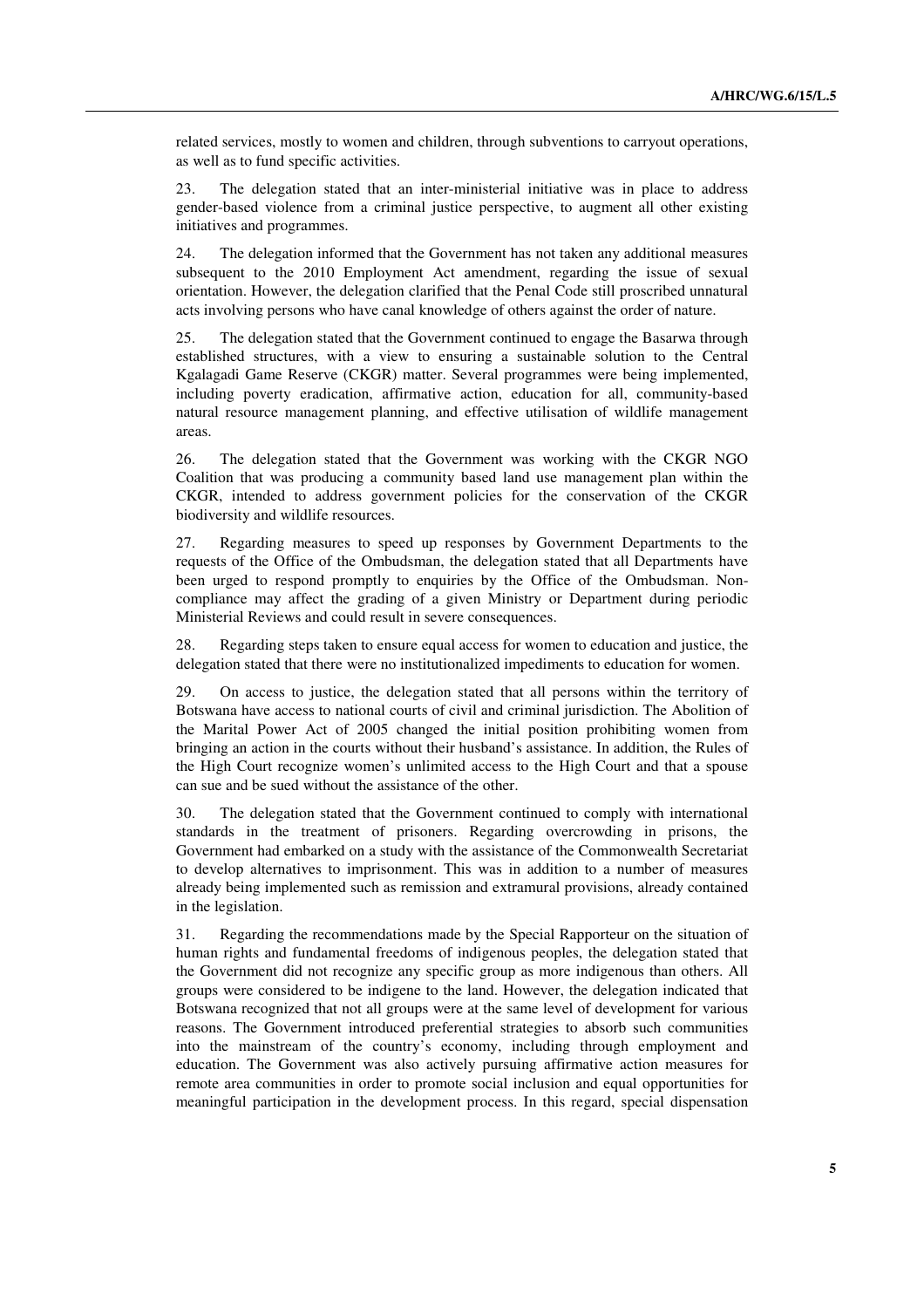was given for the employment of members of these communities in the police and defence forces, and in the civil service in general.

32. The delegation stated that the Economic Diversification Drive Policy was adopted in 2010. This was aimed at improving livelihoods and food security at household level, especially in rural and remote areas. Additionally, the Livestock Management and Infrastructure Development programme was specifically designed to improve the economic status of Batswana in rural areas.

33. In education, the delegation stated that a number of policies and strategies have been put in place to ensure that women and the girl-child are not discriminated against. Student girls who fall pregnant were no longer required to discontinue from school.

34. Regarding empowerment of persons with disabilities, the delegation stated that since 2010, the Coordinating Office for People with Disabilities has been established. The Office designated disability coordinating structures in all government Ministries and Departments at national and district levels. The Office also undertook continuing review of the laws for adequate provision for people with disabilities, and the development of a disability strategy.

35. The delegation noted that there were several obstacles, such as lack of resources to modify the environment to accommodate people with disabilities, lack of skilled personnel, and lack of appropriate training facilities for students with disabilities.

36. Regarding measures to discourage practices that were detrimental to women's rights, the delegation stated that measures such as public awareness and educational campaigns, legislative reform, particularly in relation to equal right to inheritance by women and men were adopted. The Government also took a decision to cascade the campaign to traditional leaders (Dikgosi), with a view to eliminate negative traditional and cultural practices.

37. Regarding safer environment in prisons and reduction of health risks, the delegation stated that the Government introduced human rights education in the training curriculum for prison staff. Furthermore, training was provided by health education officers in District Health Management Teams to ensure continuous health education including on HIV/AIDS to prison population. Health education officers also provide education on other public health interventions including hygiene. These measures were designed to ensure a safer environment in prisons and reduction of health risks.

#### **B. Interactive dialogue and responses by the State under review**

38. During the interactive dialogue, 68 delegations made statements. Recommendations made during the dialogue are to be found in section II of the present report.

39. Thailand commended human rights education in schools and equality of access to education for HIV/AIDS orphans, and noted efforts to promote gender equality. Work to discourage customary practices that were detrimental to women's rights was welcomed, despite patriarchal attitudes and stereotypes of women. Thailand made recommendations.

40. Tomor Leste commended Botswana's accession to human rights treaties and noted specific strategies to protect and promote the rights of women, children and youth. However, it was concerned at reports of corporal punishment at home and in schools. Timor-Leste made recommendations.

41. Togo noted the opening of special courts, which had improved access to justice and case processing and had eased delays. The measures taken by Botswana to improve living conditions for women, children and young people were welcomed. Togo made recommendations.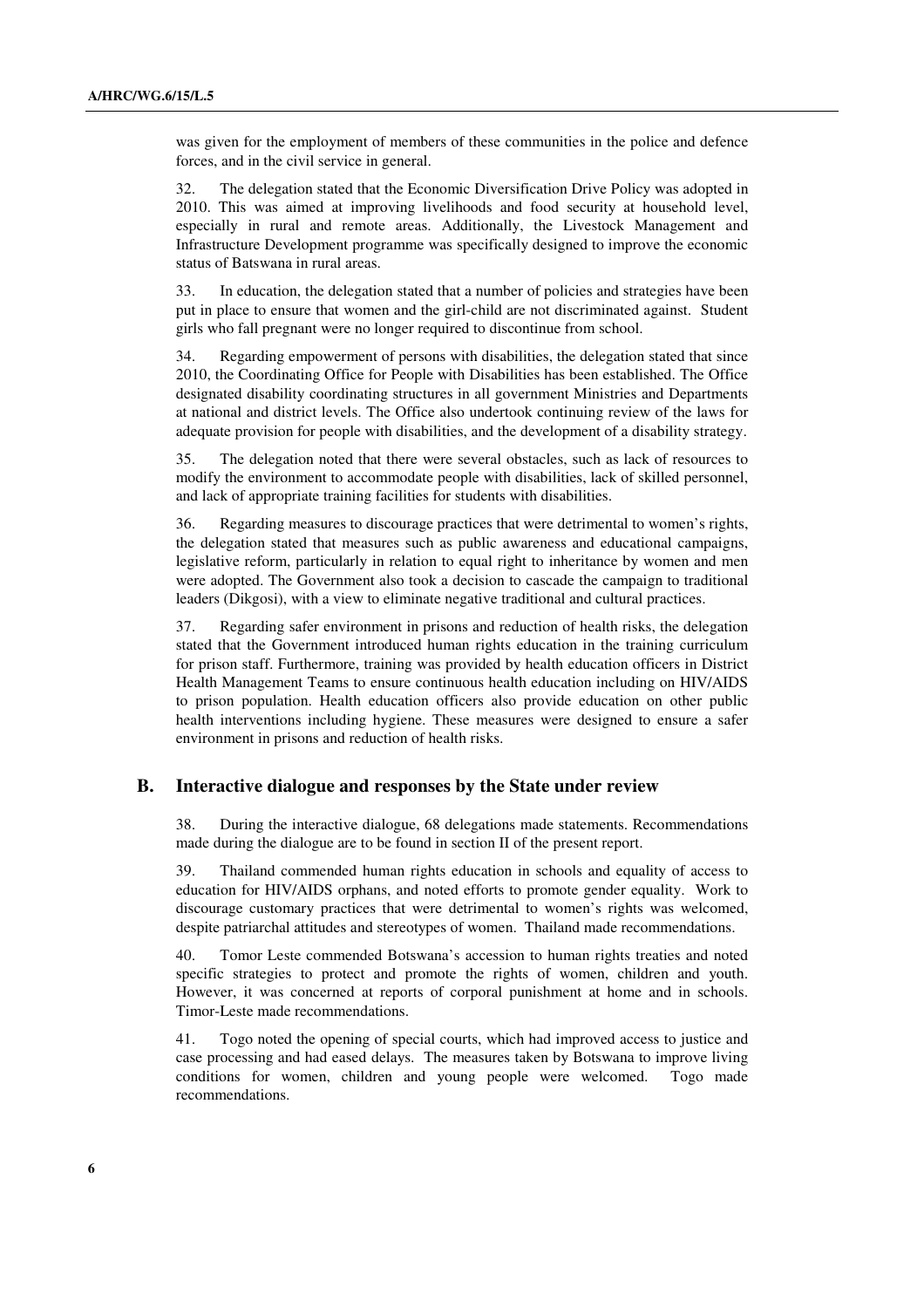42. Tunisia took note of the improved access to justice and protection for the rights of women, children and young people. It stated that measures promoting gender equality were welcomed, alongside youth programmes and the National Children's Council. It further noted the consultations to establish a national human rights institution compliant with the Paris Principles. Tunisia made recommendations.

43. Turkey welcomed Botswana's commitment to democracy, good governance, the rule of law and respect for human rights. Achievements in the fight against corruption and the preparation of the Anti-Human Trafficking Bill were commended. Turkey made recommendations.

44. Uganda noted impressive achievements in the provision of anti-retroviral therapies to refugees and the development of HIV awareness campaigns targeting the refugee community. Uganda also noted that introducing human rights issues to the education curriculum would provide young people with a broad education. Uganda made a recommendation.

45. The United Kingdom of Great Britain and Northern Ireland took note of the positive progress with regard to children's rights, prison conditions and HIV/AIDS awareness. It expressed disappointment with the criminalization of homosexuality. Also, application of the death penalty and a lack of transparency over final decisions for executions were regrettable. Progress in negotiations between the Government and the San residents of the Central Kalahari Game Reserve was a matter of urgency. Closer attention should be given women's rights. It made recommendations.

46. The United States of America applauded the High Court's decision to overturn customary law disinheriting women, while expressing concern that traditional practices continued to limit women's property rights in rural areas. It also expressed concern about low reporting rates of domestic violence and persisting impunity. It expressed concern on a narrow interpretation by the High Court, which prevented hundreds of San people from living and hunting on their ancestral lands. It made recommendations.

47. Uruguay noted the progress in the fields of youth development, children's rights and human rights education. A public debate on the death penalty, with a view to abolishment, would be useful. Women's rights in marriage and customary law raised concerns, as did the arrangements for children's courts. Uruguay made recommendations.

48. Viet Nam acknowledged the achievements made in recent years, particularly the improvement in health care and establishment of the Coordinating Office for People with Disabilities. It made a recommendation.

49. Zimbabwe commended measures to improve access to justice and speed up case processing, the enactment of the Children's Act incorporating key provisions of CRC, increased financial support for the Ombudsman, introducing human rights education in schools, and the establishment of the Office for People with Disabilities. Zimbabwe made recommendations.

50. Algeria noted progress in the promotion of women's rights, particularly the election of a female speaker to parliament, and improved access to justice. It also noted the ratification of international and regional instruments, the launch of youth development programmes and the revision of national health policy. Algeria made recommendations.

51. Angola noted legislation and strategies aimed at children and youth, the National Strategy for Poverty Eradication, the empowerment of women in rural areas, and the establishment of several new institutions. Progress in the field of health was welcomed, particularly the measures introduced for persons living with HIV. Angola made a recommendation.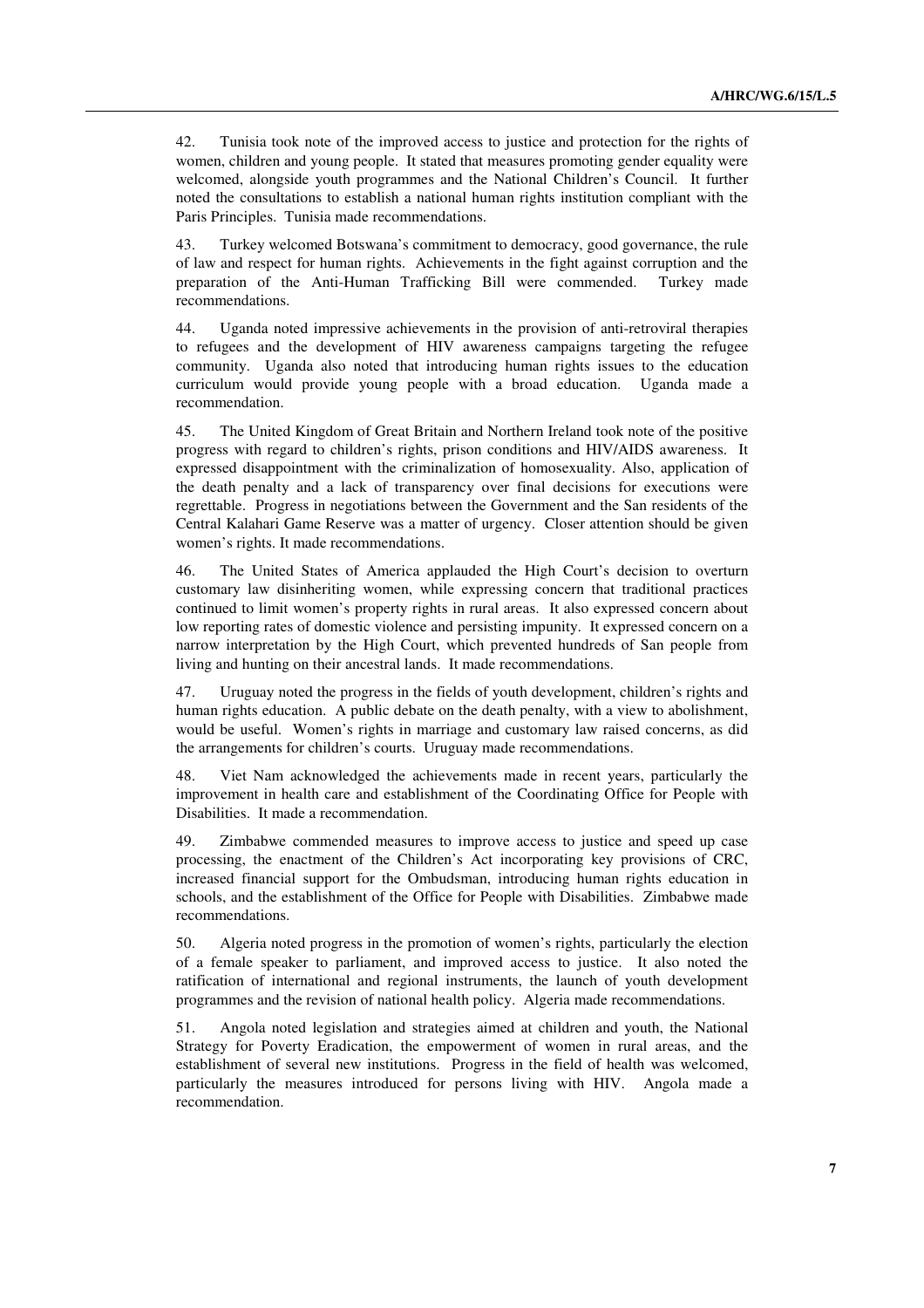52. Argentina welcomed the establishment of the National Children's Council and the launch of plan for monitoring and evaluation under the framework of the national plan to combat HIV/AIDS. Argentina made recommendations.

53. Armenia welcomed the ratification of several international conventions and the introduction of an implementation mechanism for international human rights obligations. It noted initiatives taken to promote education and development, as well as measures to improve women's lives through public campaigns and improved legislation. Armenia made recommendations.

54. Australia acknowledged the enactment and promotion of the Domestic Violence Act of 2008. Australia made recommendations.

55. Brazil noted the progress in combating gender-based discrimination, in particular the High Court's landmark decision revoking a customary inheritance law that discriminated against women. Brazil made recommendations.

56. Burkina Faso encouraged further ratifications of international human rights treaties. It noted efforts made in the legal sphere and intentions to establish a national human rights institution. Restrictions had been identified on certain rights, including the right of refugees to education. It made recommendations.

57. Burundi commended Botswana for its efforts with regard to the empowerment of women. It was pleased to note that gender equality and the campaign to combat violence against women were priorities. It urged Botswana to continue its initiative to support HIV/AIDS orphans. Burundi made a recommendation.

58. Canada asked about plans to continue promoting the empowerment of women and the protection of their rights, and how it intended to address concerns about inequality under customary laws and practices. Work with regional partners to spread a culture of respect for human rights should be maintained. Canada made recommendations.

59. Cape Verde noted the legislative and institutional measures taken to improve the human rights situation. It encouraged Botswana to persist in its efforts in the field of human rights, despite a difficult background of traditional social practices. Cape Verde made recommendations.

60. Chad noted the Independent Electoral Commission and the Office of the Ombudsman. It welcomed measures for women's empowerment, the incorporation of CRC into national law and the launch of youth development programmes Chad made a recommendation.

61. Chile noted that Botswana would soon meet the second and the seventh Millennium Development Goals. Work to establish a national human rights institution was welcomed. Chile made recommendations.

62. China commended the progress made in the field of poverty reduction and noted the efforts taken to protect women's and children's rights. Although new HIV infection rates had fallen, due to improved prevention and treatment, many challenges remained. China made a recommendation.

63. Congo noted the adoption of new legislation on childhood, including a charter of rights, and youth development programmes. Although significant progress had been made in attaining the Millennium Development Goals, challenges remained with regard to economic, social and cultural rights. . It made recommendations.

64. Costa Rica emphasized achievements in the field of women's rights and their empowerment and participation in public life. The election of the first woman speaker to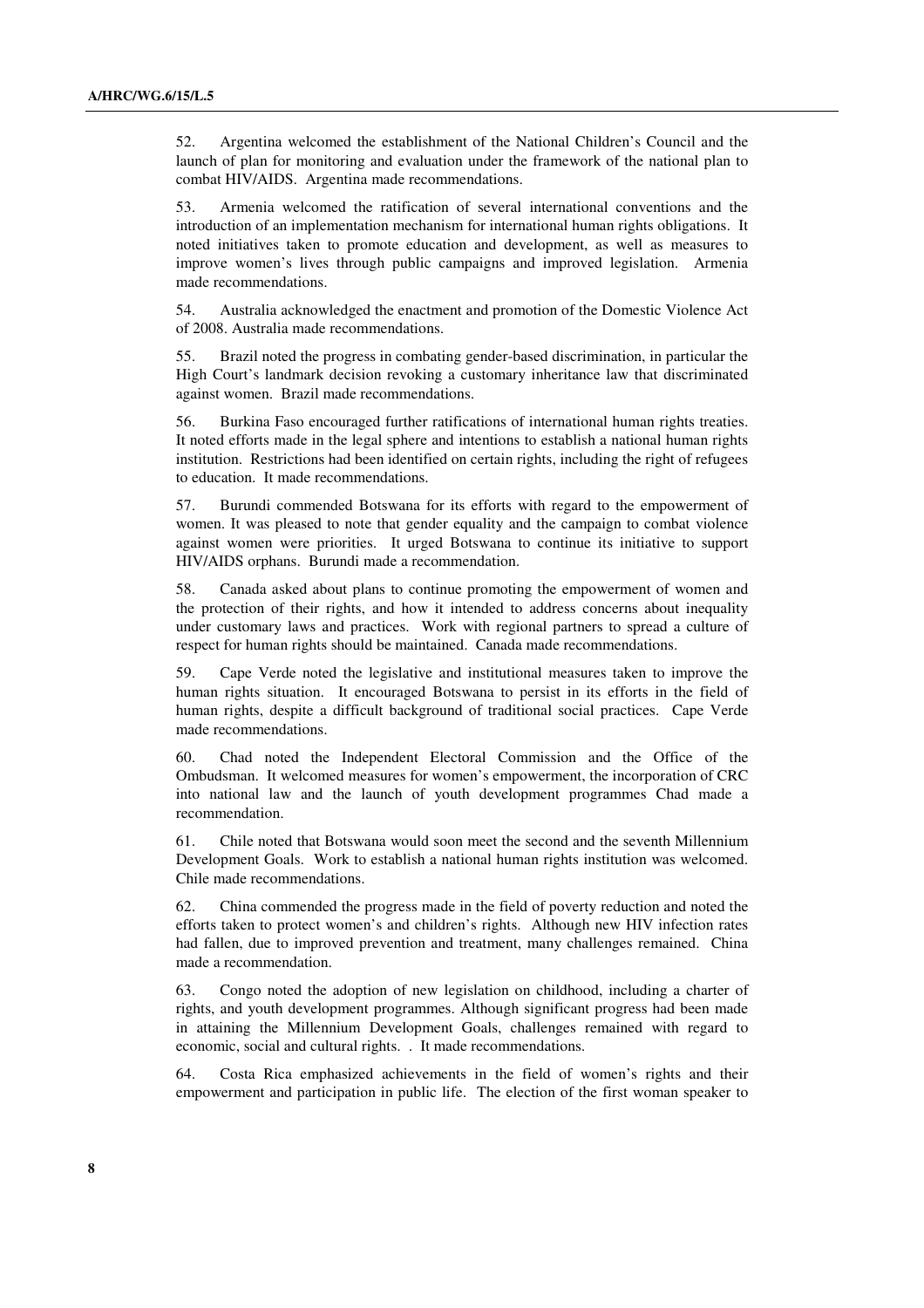the parliament was noted. The management of environmental resources was welcomed. It made recommendations.

65. Côte d'Ivoire welcomed the establishment of the Coordinating Office for People with Disabilities and the National Action Plan for Children. Botswana was encouraged to establish a national human rights institution in accordance with the Paris Principles, and to strengthen its cooperation with the treaty bodies of the United Nations.

66. Cuba stated that Botswana's efforts in respecting human rights and in particular the rights of children, women, minorities, persons with disabilities and disadvantaged groups, attested to its commitment to promote and protect human rights. Cuba noted improvements to national health-care coverage, particularly for HIV/AIDS sufferers. Cuba made a recommendation.

67. Cyprus welcomed Botswana's ratification of the Convention for the Safeguarding of the Intangible Cultural Heritage in 2010 and its recent entry into the UNESCO Harare Cluster. Cyprus made a recommendation.

68. The Czech Republic commended the strengthening of the human rights framework, noting in particular education programmes promoting human rights and the adoption of the Domestic Violence Act of 2008. It made recommendations.

69. Djibouti noted the on-going efforts of Botswana to promote and protect human rights and to foster social cohesion, despite numerous obstacles. It made recommendations.

70. Ecuador noted Botswana's efforts to eradicate gender-based violence, the establishment of a coordinating office for persons with disabilities and the Vision 2016 programme. It also noted efforts to provide health care and education for refugees. Ecuador made recommendations.

71. Egypt noted the efforts to uphold the fundamental principles of international human rights law and remarked on the support for human rights provided by its strong institutional framework. It welcomed the accession to core international human rights treaties, including CERD, CRC and CEDAW. Egypt made recommendations.

72. Estonia welcomed the work on gender equality and women's rights, including sexual and reproductive rights. It encouraged Botswana to implement Security Council resolution 1325, to combat gender-based discrimination, and to eliminate early and forced marriage. Estonia made a recommendation.

73. Ethiopia commended the progress made by Botswana in implementing accepted recommendations of the first UPR cycle and noted with satisfaction that important steps had been taken to promote and protect the rights of women, children and persons with disabilities. Ethiopia made a recommendation.

74. Finland enquired about measures to implement the recommendations of the Special Rapporteur and what the situation was regarding recognition of the concept "indigenous peoples". It also asked what further measures would be taken to address the special needs of indigenous children, especially regarding the right to education. Finland made recommendations.

75. France welcomed the considerable advances made in human rights in Botswana and encouraged the Government to maintain its commitment to the universality of human rights. France made recommendations.

76. Germany commended the efforts of Botswana to establish an independent human rights institution in accordance with the Paris Principles and encouraged it to take swift action in line with the advice of the Office of the High Commissioner for Human Rights. Germany made recommendations.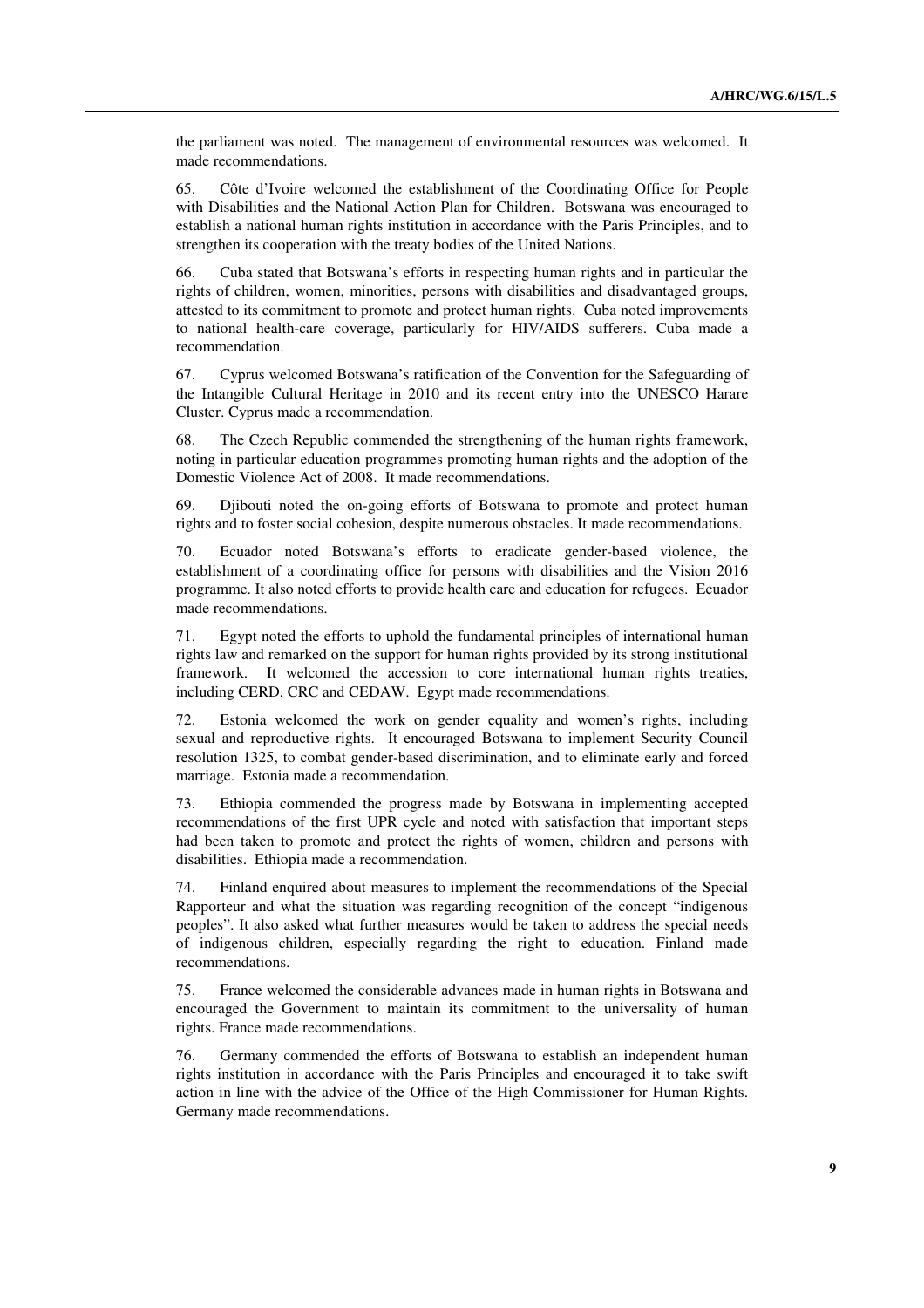77. Guatemala welcomed the adoption of legislation on domestic violence and urged Botswana to implement the recommendation of the CEDAW to remove obstacles to women's access to justice. It stated that the provisions of legislation on matrimonial issues should apply both to religious and customary marriages. Guatemala made a recommendation.

78. Hungary recognized that reforming primary education was difficult when over 60 per cent of the population spoke minority languages. It noted the new legislative and policy measures to better implement the CRC, but remained concerned that the minimum age of criminal responsibility was eight years. Hungary made recommendations.

79. Indonesia welcomed the introduction of the National Strategy for Poverty Eradication, which had already contributed to a significant reduction in poverty. It commended efforts in the area of children's rights, including incorporating the provisions of the CRC into new legislation and establishing relevant bodies and plans. Indonesia made recommendations.

80. Ireland expressed concern about continuing issues relating to equal rights for minority tribes and encouraged Botswana to ensure relevant court judgements were implemented. It welcomed efforts to raise awareness of women's rights and mainstream gender issues, but was concerned at reports that three-fifths of women were victims of gender-based violence. Ireland made recommendations.

81. Italy welcomed endeavours to eradicate poverty and protect freedom of religion. It asked how the recommendations of the Special Rapporteur were being implemented and how it intended to guarantee non-dominant indigenous groups full enjoyment of their rights. Italy made recommendations.

82. Kenya commended Botswana on progress made in implementing the recommendations of the  $1<sup>st</sup>$  UPR cycle, particularly relating to the provision of basic social services. It noted that Botswana was well on the way to achieving MDG 2 and 7 by 2015. Kenya made recommendations.

83. Kuwait commended Botswana on creating a strong legislative institutional framework, steps taken to fulfil its international human rights obligations and its accession to regional and international treaties. It also commended Vision 2016, which was a step towards achieving economic recovery and the eradication of poverty. Kuwait made recommendations.

84. Latvia noted with appreciation that Botswana had shown openness in its cooperation with special procedures mandate-holders of the Human Rights Council. Latvia made a recommendation.

85. Liechtenstein expressed concerned that the Children's Act failed to prohibit corporal punishment in any setting. It was also concerned about the unequal status of women in marriage and the family and the lack of focus on women in poverty reduction strategies. Liechtenstein made recommendations.

86. Malaysia noted with appreciation the significant strides and continued efforts in upholding the rights of children, women, minorities, persons with disabilities and disadvantaged groups, but further noted that Botswana continued to face serious challenges, particularly relating to refugees and education. Malaysia made recommendations.

87. Mauritania welcomed efforts to guarantee access to justice and the rights of children, women, persons with disabilities and minority and disadvantaged groups, to eradicate poverty and to improve the situation of indigenous people. It encouraged continued promotion of cultural diversity and the establishment of an independent national institution in accordance with the Paris Principles.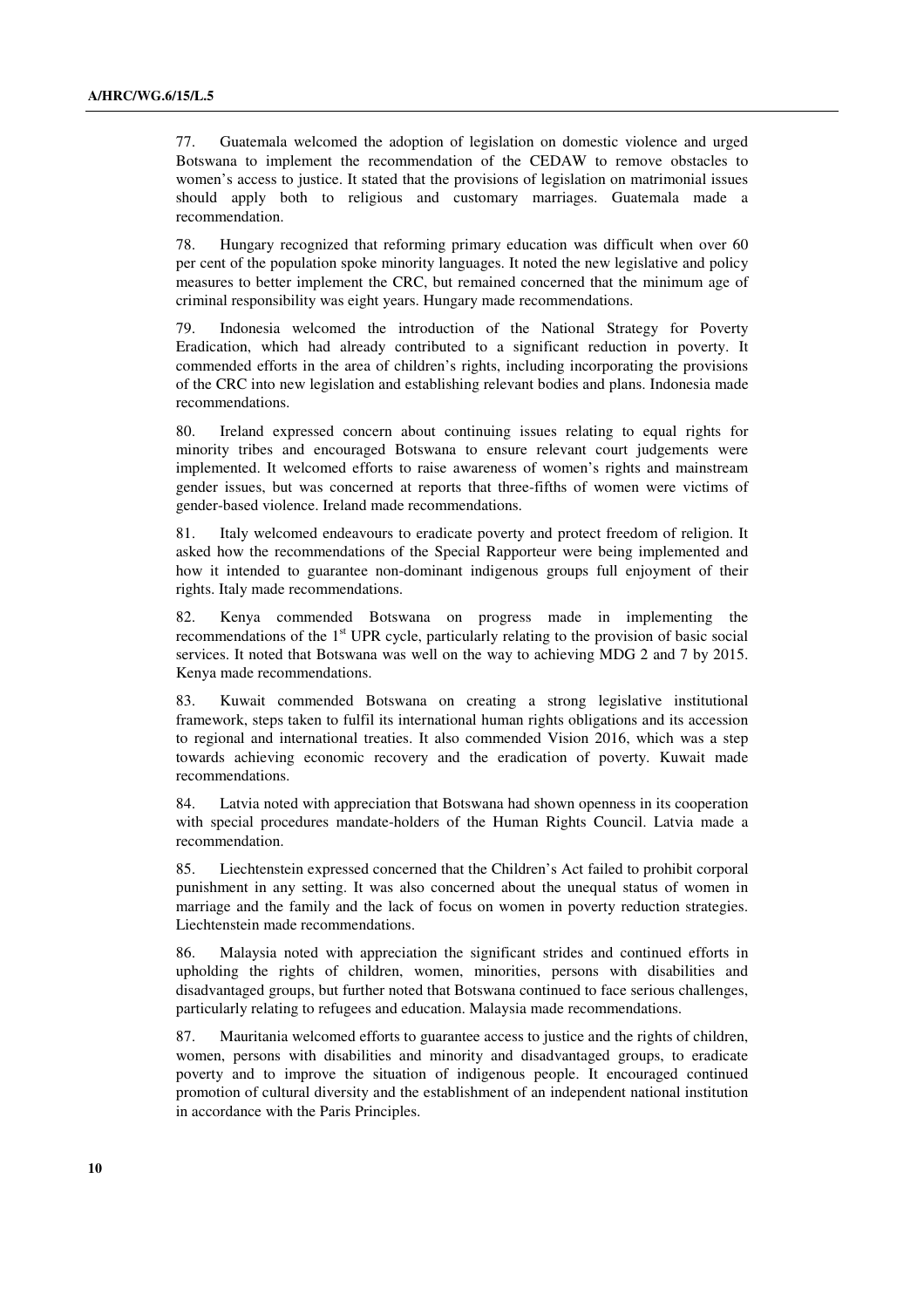88. Mexico encouraged the Supreme Court of Botswana to continue reviewing customary practices that discriminated against women. It noted that, in response to Mexico's recommendation, Botswana had adopted a preferential strategy on indigenous peoples and had received a visit by the Special Rapporteur in April 2009. Mexico made recommendations.

89. Morocco commended Botswana's commitment to human rights principles and respect for the rights of children, women and persons with disabilities. It also commended efforts to combat HIV/AIDS, including making special provision for migrants, refugees, HIV-positive mothers and their infected children and raising awareness among prisoners. Morocco made recommendations.

90. In response to the questions raised from the floor, the Delegation stated that the Constitution is the supreme law of the land. Cultural practices that are deemed to be inconsistent with the Constitution would not prevail, if challenged.

91. Furthermore, the delegation stated that, as a predominantly Christian nation, Botswana has not reached a stage where it can accept same-sex activities. It would be necessary to engage in educational campaigns on this issue so that when the laws are changed, the people are carried along.

92. Regarding cultural sensitivities that have a bearing on existing legislation, the delegation confirmed Botswana's commitment to comply with its treaty obligations. In this regard, the Government was determined to undertake educational awareness campaigns with a view to bring up these issues, including sexual orientation, corporal punishment and death penalty. Thus far, public consultations have confirmed that Batswana still support the retention of corporal punishment, death penalty and the criminalization of same sex activities.

93. The delegation also stated that wildlife management areas outside the CKGR were established with a view to preserve the eco-system and promote sustainable tourism. Special hunting licenses had been issued for hunting in the wildlife management areas. However the hunting should be undertaken using traditional methods, and not for commercial purposes using sporting rifles.

94. The delegation stated that, as a country that fully upholds the rule of law, Botswana had fully implemented Court decision on the CKGR case. In addition, Government had taken a decision to provide water for residents of the CKGR.

95. In respect to education for remote area dwellers, Government has provided boarding facilities to encourage parents to give their children an opportunity to go to school. For those in the CKGR, boarding facilities have been established outside the Reserve, in areas such as New Xade. The Children's Act provides that all children be afforded an opportunity to attend school, and parents denying their children that opportunity could face prosecution.

96. Namibia commended Botswana's efforts to improve the promotion and protection of human rights in particular advances made in women and children's rights and in poverty reduction, including the special focus on youth development and education programmes. Namibia made recommendations.

97. Netherlands commended Botswana on progress made since the  $1<sup>st</sup>$  UPR cycle, but noted that challenges remained, including discrimination and violence against women and girls and the LGBT community and criminalization of same sex activities. It noted that Botswana considered education to be the key to changing culturally-rooted prejudices. Netherlands made recommendations.

98. New Zealand welcomed the increased attention to gender issues, but noted concerns at the high rate of maternal mortality and the lack of a strategic plan to address the problem.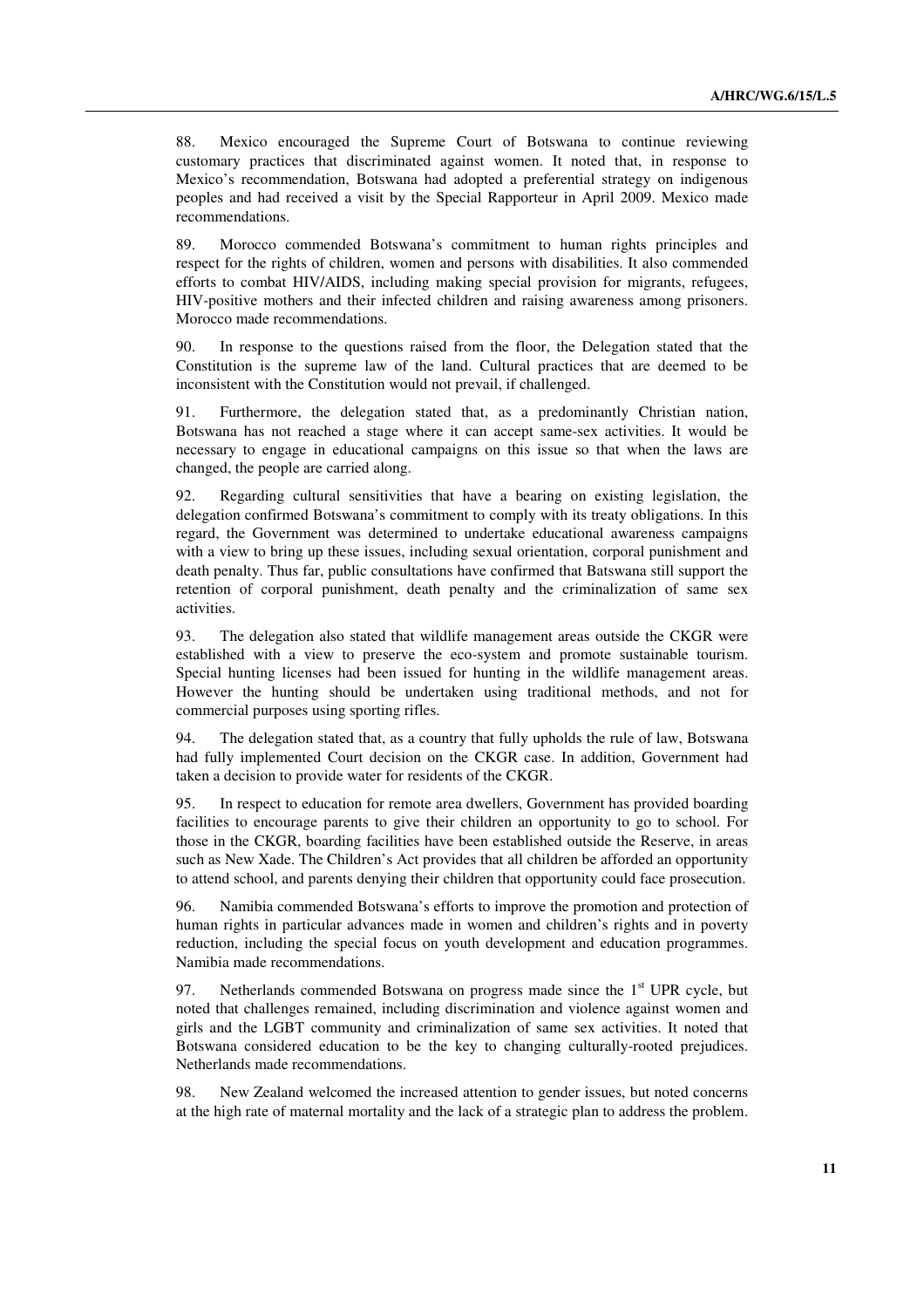It requested more details on the women and health focus of its National Gender Programme, particularly to address maternal mortality. New Zealand made recommendations.

99. Norway welcomed the focus on indigenous groups, women and the judicial system since the previous report. Violence and discrimination against women remained a challenge and Norway was concerned that the prevalent use of customary law prevented women from enjoying as much protection as men. Norway made recommendations.

100. State of Palestine noted Botswana's commitment to upholding the rights of children, women, persons with disabilities and minority and disadvantaged groups. It commended the adoption of public education initiatives such as gender awareness-raising and affirmative action for women empowerment. It made recommendations.

101. Paraguay noted the incorporation into national legislation of a number of international treaties, and enquired what legislative initiatives would be given priority in the near future. As a land-locked country, it urged Botswana to demand its right to preferential treatment to pursue its right to development, particularly in relations with neighbouring countries. Paraguay made recommendations.

102. Philippines commended Botswana's ratification of several core human rights treaties and the readiness to fulfil its obligations. It welcomed efforts to mainstream human rights in education noting that the target of universal primary education by 2015 was achievable. Philippines made a recommendation.

103. Romania welcomed the creation of specialized courts, the adoption of the new Children's Act and the establishment of the National Children's Council. It applauded the election of the first female speaker of the National Assembly and encouraged Botswana to strengthen institutions to eliminate discrimination of women. Romania made recommendations.

104. Rwanda commended Botswana on creating specialized courts, which had improved access to justice, and the adoption of awareness-raising initiatives on gender issues to educate the public on women's rights. Rwanda made recommendations.

105. Senegal noted the considerable progress made by Botswana in improving human rights in the follow-up to the recommendations of the  $1<sup>st</sup>$  UPR cycle, particularly in the justice system and in promoting and protecting the rights of women, children and persons with disabilities. Senegal made recommendations.

106. Singapore noted that Botswana's persistent efforts were leading to a steady reduction in poverty and increase in its Human Development Index and that it was on track to achieve universal primary education and a reduction in school dropouts. It also noted Botswana's success in lowering the prevalence of HIV/AIDS. Singapore made recommendations.

107. Slovakia acknowledged Botswana's commitment to following up the recommendations of the 1<sup>st</sup> UPR cycle. Particularly noteworthy was the adoption of the Domestic Violence Act and the new Children's Act and the progress towards achieving MDGs 2 and 7. Slovakia made recommendations.

108. Slovenia commended the efforts to meet its international human rights obligations. There were gaps to fill, however, such as the failure of the new Children's Act to prohibit corporal punishment in any setting and the lack of authority, capacity and resources allocated to the Women's Affairs Department. Slovenia made recommendations.

109. South Africa noted that Botswana remained committed to fulfilling its international human rights obligations, notwithstanding the obstacles and constraints present. It called on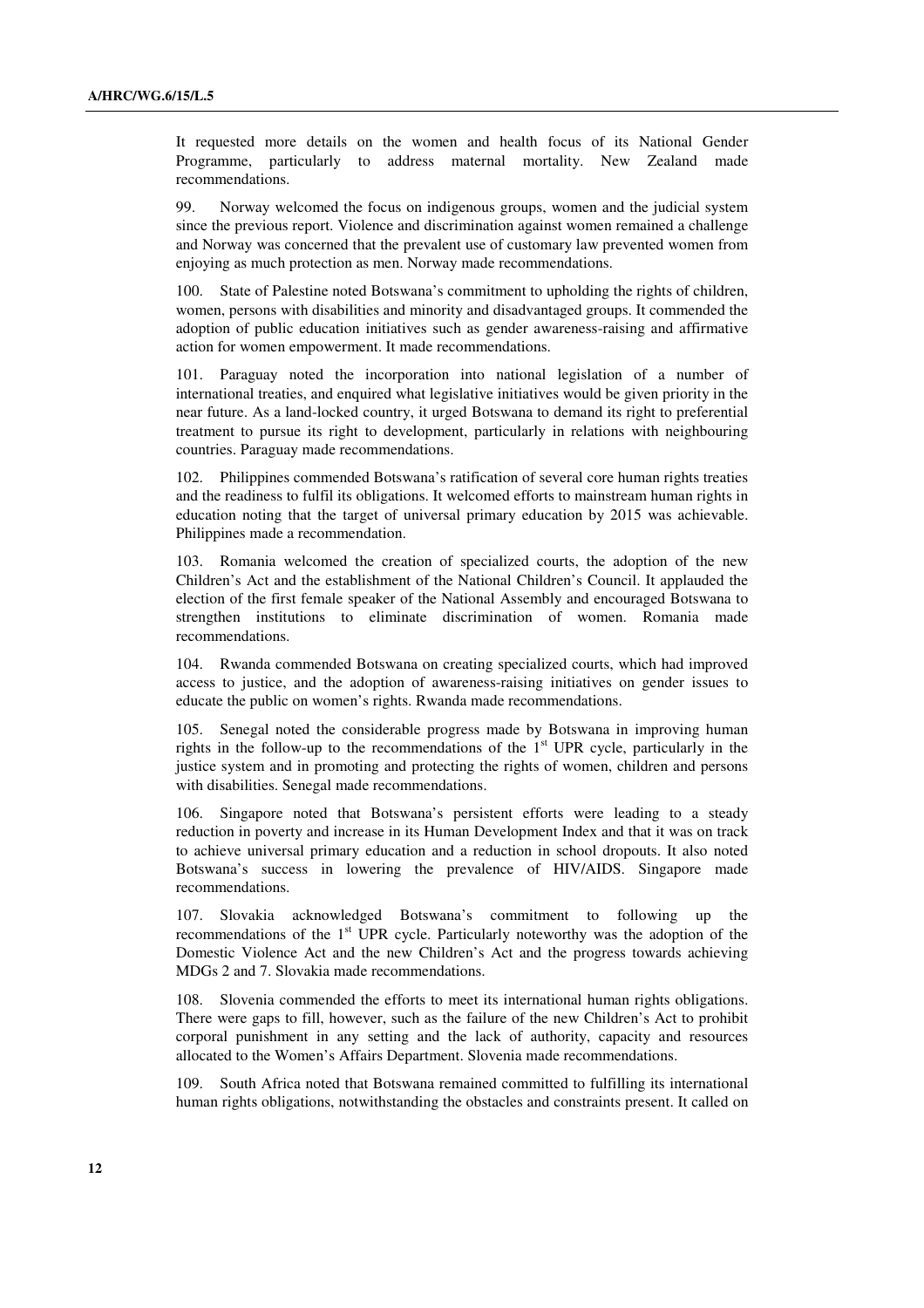the international community to assist Botswana with the capacity-building and technical assistance it had requested. South Africa made recommendations.

110. Spain said that the climate of peace and political stability prevailing in Botswana and its effective macroeconomic management had enabled the development of human rights promotion and protection. It welcomed the reform of school curricula to include education in human rights and fundamental freedoms from early childhood. Spain made recommendations.

111. Sri Lanka noted Botswana's commitment to eradicating poverty, which had been steadily declining since 2009. It acknowledged progress made in the health sector, and efforts to protect and promote the rights of women and children, but was concerned that three-fifths of women were victims of gender-based violence. Sri Lanka made recommendations.

112. Lesotho stated that the ratification of almost all the core human rights treaties was a testament to Botswana's commitment to enhancing human rights. Moreover, it had strengthened its institutional framework and enacted legislation to protect human rights in accordance with its Constitution and international obligations. Lesotho made a recommendation.

113. Bangladesh was impressed by government efforts to promote and protect human rights in Botswana, not least through taking steps to improve the socio-economic development of its citizens. Nonetheless, the country had many challenges, which could be overcome with the assistance of the international community. Bangladesh made recommendations.

114. In concluding, the delegation noted the recommendations from various delegations, with a view to accept as many as possible, within the framework of its laws and policies; and indicated that they would contribute significantly to the improvement of Botswana's human rights situation.

## **II. Conclusions and/or recommendations**

115. **The recommendations listed below have been examined by Botswana and enjoy its support:** 

 115.1. **Incorporate into domestic law the provisions of the treaties that Botswana has freely acceded (Chad);** 

115.2 **Ensure that the provisions contained in the international human rights instruments which Botswana has ratified are transposed into national law (France);** 

115.3. **Complete the process of fully implementing its obligations under the Rome Statute into domestic law, in particular by adopting provisions that allow for full cooperation with the International Criminal Court (Liechtenstein);** 

115.4. **Ensure full alignment of its national legislation with all obligations under the Rome Statute of the International Criminal Court (Slovakia);** 

115.5. **Continue to implement national laws in accordance with its treaty obligations (Lesotho);<sup>1</sup>**

<sup>&</sup>lt;sup>1</sup> The recommendation made during the interactive dialogue was as follows: "Continue to implement national laws in accordance with the universally agreed human rights norms and principles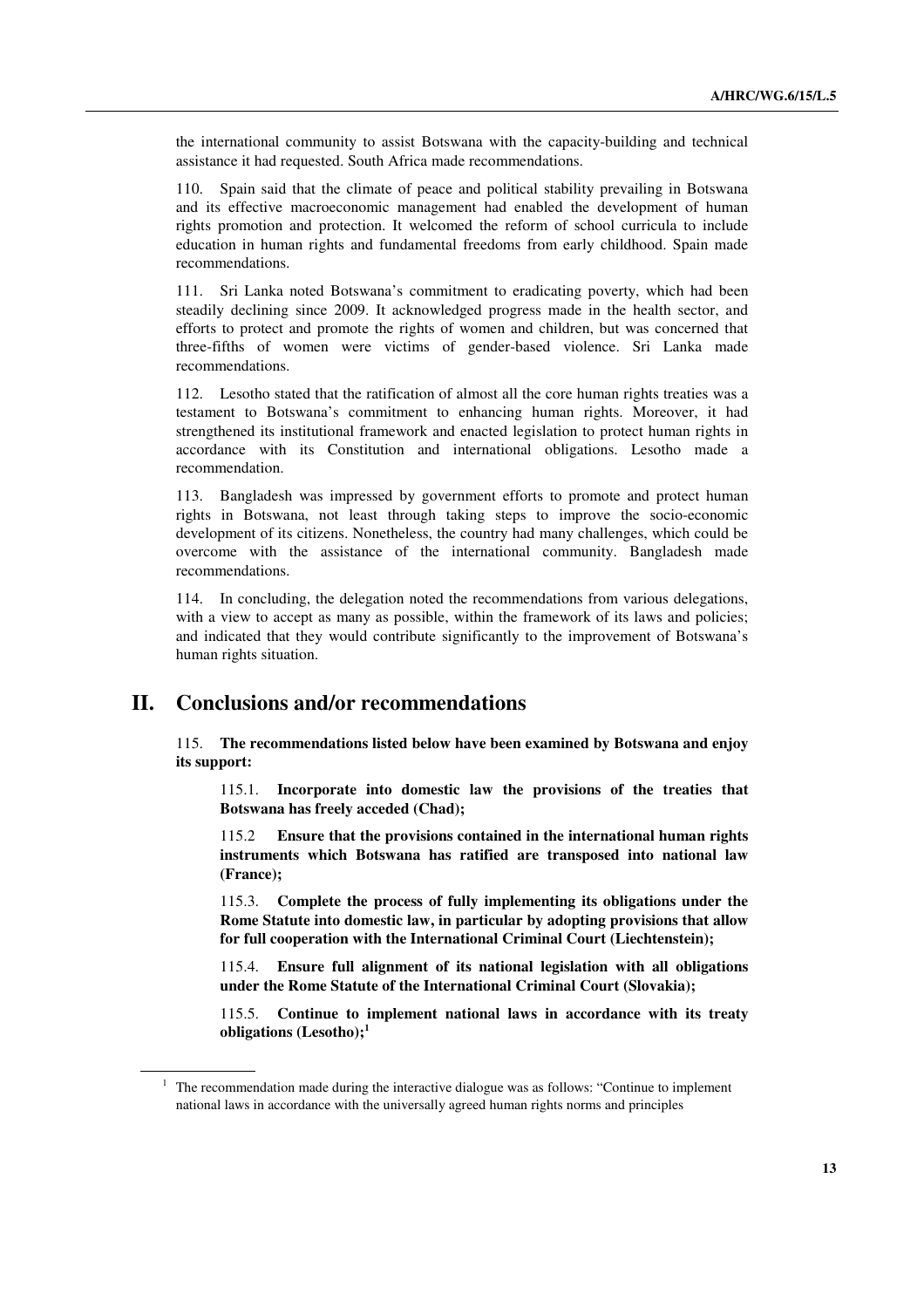115.6. **Envisage increasing the budget allocation to the Office of the Ombudsman in order to enable it to efficiently investigate human rights matters, and create a National Human Rights Institution in line with the Paris Principles (Morocco);** 

115.7. **Prioritise the establishment of a national human rights institution, in line with the Paris Principles and ensure the allocation of necessary human and financial resources to this institution (South Africa);** 

115.8. **Accelerate its efforts with a view to creating an independent national human rights institution in line with the Paris Principles (Togo);** 

115.9. **Accelerate its efforts to effectively set up a national human rights institution in line with the Paris Principles (Tunisia);** 

115.10. **Accelerate actions to establish a national human rights institution (Chile);** 

115.11. **Continue working towards the establishment of a national human rights institution in accordance with the Paris Principles (New Zealand);** 

115.12. **Accelerate the process towards establishing a national human rights institution in accordance with relevant international standards (Kenya);** 

115.13. **Form a national human rights institution in compliance with the Paris Principles (Turkey);** 

115.14. **Put in place an independent national human rights institution, in accordance with the Paris Principles (Burundi);** 

115.15. **Intensify its efforts to make effective the work to establish a national human rights commission in compliance with the Paris Principles (Burkina Faso);** 

115.16. **Intensify efforts to establish a national human rights commission conforming to the Paris Principles (Djibouti);** 

115.17. **Accelerate the creation of an independent national human rights institution conforming to the Paris Principles, or extend the mandate of the mediator to human rights (France);** 

115.18. **Expedite efforts to establish a national human rights institution and a national human rights strategy (Australia);** 

115.19. **Continue efforts to further promote human rights, democracy and rule of law (Turkey);** 

115.20. **Adopt a national human rights action plan (Mexico);** 

115.21. **Consider prioritizing the stated objective of developing a comprehensive national action plan for human rights (South Africa);** 

115.22. **Formulate a national plan of action for the implementation of accepted recommendations (Turkey);** 

115.23. **Enhance capacity-building in its pro-poor and results-based development planning policy and programmes (Zimbabwe);** 

<sup>(</sup>Lesotho)."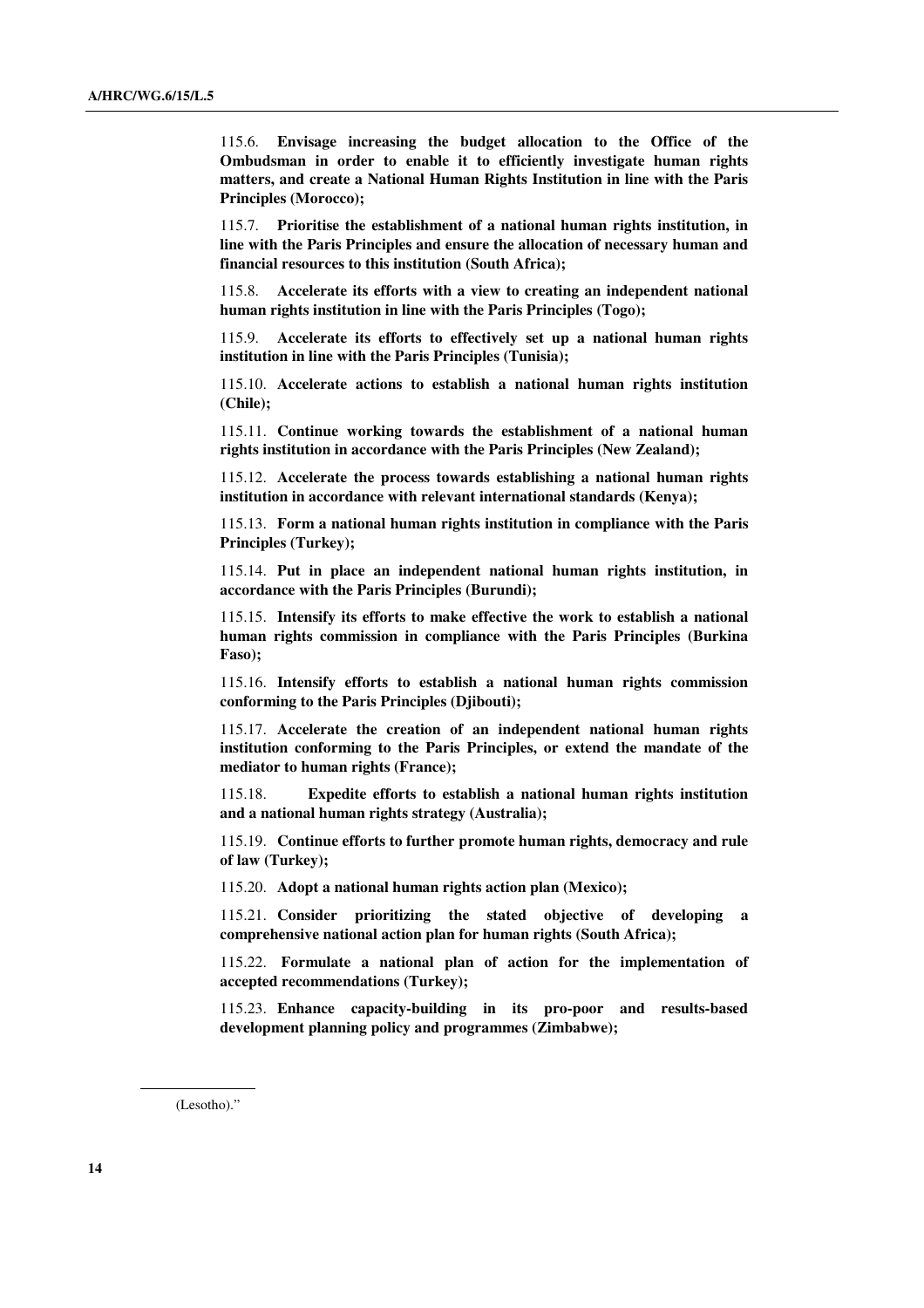115.24. **Continue implementation of the National Monitoring and Evaluation Plan for the National Operational Plan for HIV and AIDS (2012-2016) (Algeria);** 

115.25. **Continue implementation of the National Strategy for Poverty Eradication (Algeria);** 

115.26. **Carry out efforts in the area of poverty eradication (Senegal);** 

115.27. **Continue to implement its National Strategy for Poverty Eradication and ensure access to quality education for all (Singapore);** 

115.28. **Continue its efforts to promote social and economic development and prioritize poverty reduction in its national development, to enable its people to enjoy human rights on a solid economic foundation (China);** 

115.29. **Continue implementing the National Strategy to Eradicate Poverty and continue with its actions aimed at improving the health care coverage (Cuba);** 

115.30. **Continue to implement the National Strategy to enable further poverty reduction in Botswana (Indonesia);** 

115.31. **In assistance with its Development Partners, continue its fight against poverty (Bangladesh);** 

115.32. **Continue implementing its national youth development programme as one of the means to alleviate poverty in the country (Malaysia);** 

115.33. **Continue implementation of the National Operational Framework for HIV and AIDS for the period 2012-2016 and the National Strategic Operational Plan for HIV/AIDS 2011-2016 (Angola);** 

115.34. **Accelerate the implementation of the National Action Plan for Children for 2006-2016 (Romania);** 

115.35. **Include a gender perspective into its policies and programmes to combat HIV/AIDS, taking into account what has been pointed out by CEDAW (Chile);** 

115.36. **Continue to promote human rights education (Armenia);** 

115.37. **Continue to raise awareness on harmful cultural norms and traditional practices as well as human rights education in primary school system (Ethiopia);** 

115.38. **Seek support and assistance from international institutions in dealing with the challenges that constrain the effective realization of certain rights, particularly the right to education and the protection of refugees (Burkina Faso);** 

115.39**. Accelerate the implementation of the Action Plan to enable targeted programming and interventions for the welfare and protection of the most vulnerable children in Botswana (Indonesia);** 

115.40. **Continue to seek the necessary assistance from civil society to reach the goals of the Vision 2016 (Kuwait);** 

115.41. **Continue reviewing and reforming Government programs, as needed, to ensure that they do not discriminate against particular groups (Palestine);**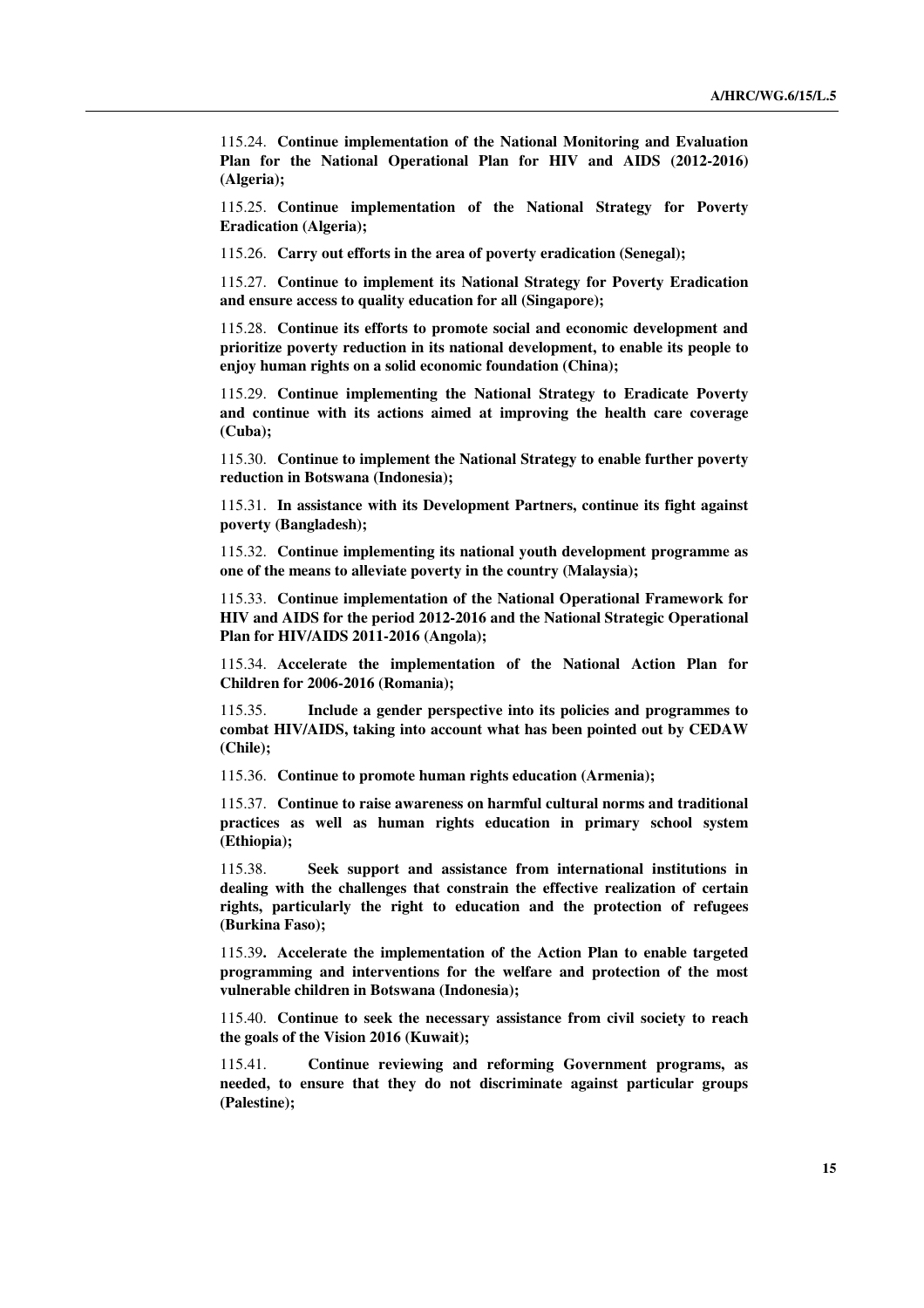115.42. **Provide human rights training on an on-going basis for the disciplined forces (South Africa);** 

115.43. **Strengthen the Women's Affairs Department located within the Ministry of Labour and Home Affairs by providing it with authority, decisionmaking power, and human and financial resources (Slovenia);** 

115.44. **Continue to implement agreed recommendations and other domestic and international obligations such as treaty body reporting (Zimbabwe);** 

115.45. **Continue to cooperate with the Human Rights Council and its mechanisms (Guatemala);** 

115.46. **Take the necessary measures to combat discrimination against women, strengthen its domestic legislation on the rights of women and adequately enforce CEDAW provisions (Italy);** 

115.47. **Continue strengthening the necessary policies to promote gender equality, with a focus on education, on adopting awareness campaigns for the population against gender violence, and on putting in place specific legislation that criminalizes violence against women (Spain);** 

115.48. **Use temporary special measures in accordance with article 4 paragraph 1 of the CEDAW to achieve substantive equality of women (Palestine);**<sup>2</sup>

115.49. **Continue its efforts in order to reduce stereotypical approaches to the roles and responsibilities of women (Armenia);** 

115.50. **Continue repealing discriminatory laws and to allocate adequate budget for the implementation of its National Gender Programme to ensure non-discrimination against women (Thailand);** 

115.51. **Intensify its efforts aimed at modifying or eliminating the negative cultural practices and stereotypes which are the source of certain forms of discrimination against women (Tunisia);** 

115.52. **Further consolidate on important fields of rules of law, gender equality, and social welfare to better overall conditions for vulnerable groups such as women, children and youth (Viet Nam);** 

115.53. **Consider continuing to strengthen the rights of women, particularly in the family setting (Namibia);** 

115.54. **Aligning traditional laws and procedures with principles that protect particularly the balance of socio-economic rights of men and women both in the family and in the society, as well as the rights of the child (Cape Verde);** 

115.55. **Continue to pay special attention to the needs of rural women ensuring that they participate in decision-making processes and have full access to justice, education, health services and financial facilities (Egypt);** 

115.56. **Pay special attention to the needs of rural women and women heads of households, ensuring that they participate in decision-making processes and have full access to justice, education, health services and credit facilities; and** 

 $2$  The recommendation made during the interactive dialogue was as follows: "Use temporary special measures to achieve substantive equality of women (Palestine)."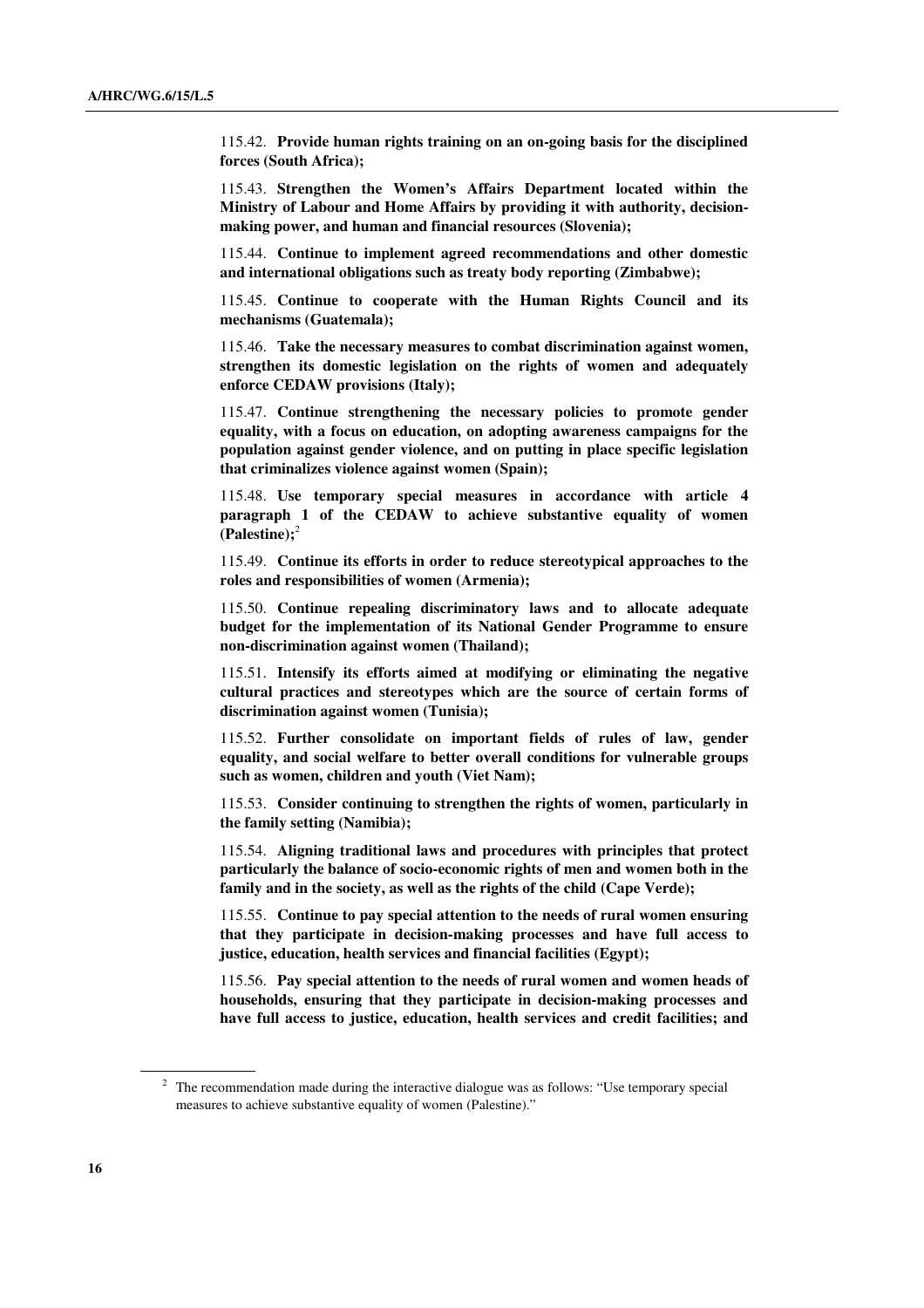**eliminate all forms of discrimination against women with respect to ownership and inheritance of land (Liechtenstein);** 

115.57. **Continue focusing efforts to improve the situation of women, especially in rural areas where many head families, with regard to access to educational services, justice and credit mechanisms (Paraguay);**

115.58. **Disseminate information to the population of Botswana on ways and means to avail themselves of available judicial remedies relating to discrimination against women (Guatemala);** 

115.59. **Hold a public debate on the death penalty, in which all aspects of the issue should be highlighted in a holistic manner (Uruguay);<sup>3</sup>**

115.60. **Meanwhile, provide information to concerned families, so that they can know in advance the date of execution of their relatives (Uruguay);<sup>4</sup>**

115.61. **Intensify efforts to combat violence against women (Congo);** 

115.62. **Fight efficiently against rape and domestic violence (Togo);** 

115.63. **Continue to fight against sexual violence (Djibouti);** 

115.64. **Urgent implementation of measures to improve the reporting rate of gender based violence, where the NGO Genderlinks estimates only 1 in 24 incidents were currently reported; and to increase the prosecution of perpetrators (United Kingdom);** 

115.65. **Actively combat all forms of gender-based discrimination and violence, in particular domestic and sexual violence (France);** 

115.66. **Draft implementation instructions and provide police and public training on the Domestic Violence Act (United States);** 

115.67. **Continue to take steps towards eliminating gender-based violence, including through strengthening domestic laws and policies to protect women (Australia);** 

115.68. **Consider enacting specific legislation on domestic violence to hold perpetrators accountable for their behaviour (Brazil);** 

115.69. **Take the necessary measures to ensure sexual assault perpetrated by a spouse is explicitly covered by the criminal code and educate chiefs and other customary law practitioners so that their decisions are in line with constitutional law, particularly with respect to marriage and property rights (Canada);** 

115.70. **Enact specific legislation on marital rape (Ireland);<sup>5</sup>**

<sup>3</sup> The recommendation made during the interactive dialogue was as follows: "Hold a public debate on the death penalty, in which all the aspects of the issue should be highlighted in a holistic manner, in order to repeal it from the domestic legal order and to ratify the Second Optional Protocol to the International Covenant on Civil and Political Rights (Uruguay)."

<sup>4</sup> The recommendation made during the interactive dialogue was as follows: "Meanwhile, Provide information to concerned families, so that they can know in advance the date of execution of their relatives and ensure that the executed persons' bodies are handed over for private burial (Uruguay)."

<sup>&</sup>lt;sup>5</sup> The recommendation made during the interactive dialogue was as follows: "Enact specific legislation on marital rape to ensure that all violence against women and girls constitutes a criminal offence, that victims have access to immediate means of redress and protection; and that all perpetrators are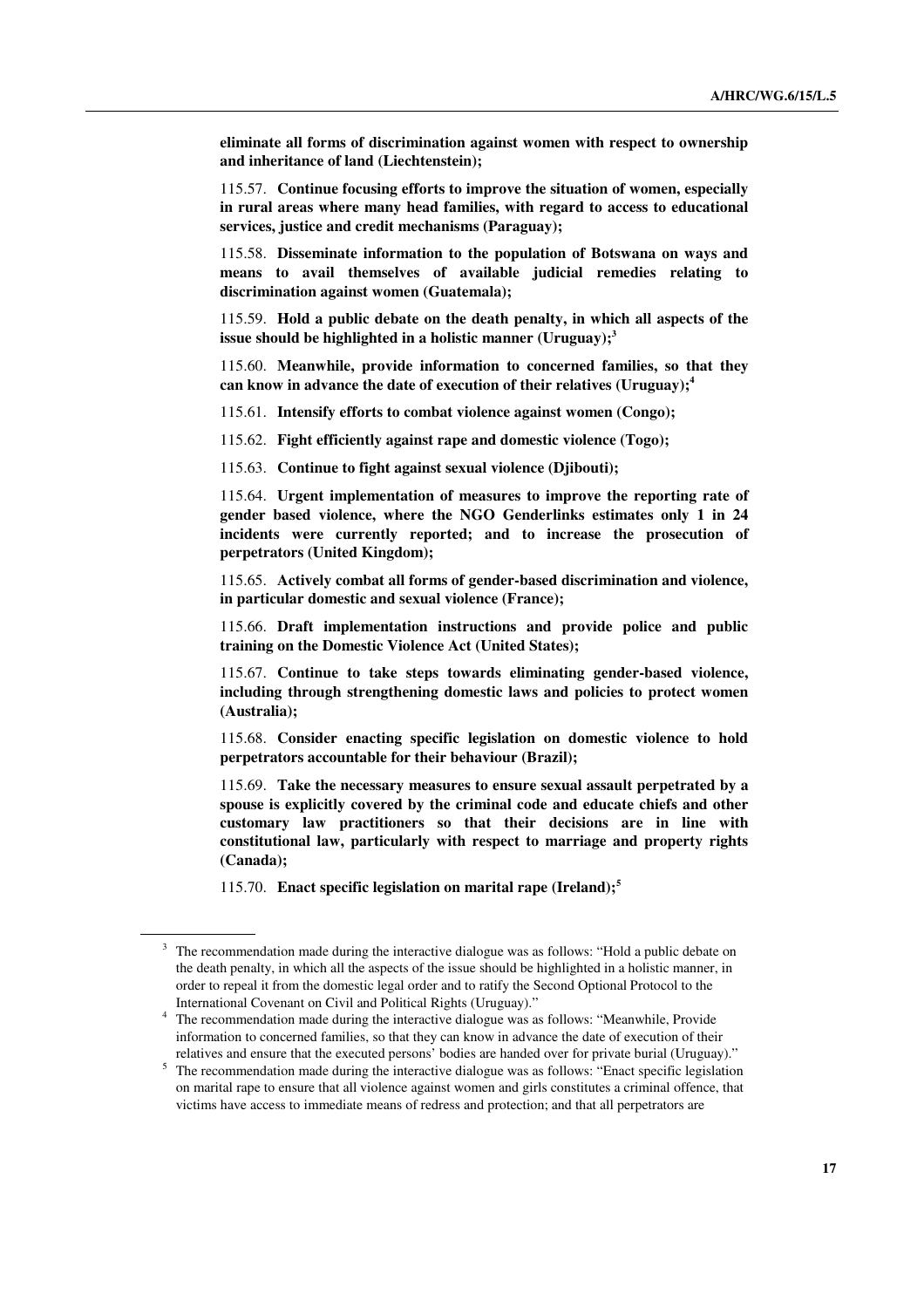115.71. **Take concrete measures to ensure a safer environment for both women and girls (Netherlands);** 

115.72. **Take efficient steps to secure the protection of women, also when abuse happens within the family (Norway);** 

115.73. **Strengthen national frameworks and mechanisms to effectively address and combat violence against women and girls (Sri Lanka);** 

115.74. **Take measures to improve the conditions in prisons (Norway);** 

115.75. **Increase its efforts to raise awareness of a woman's entitlement to request the transfer of a case from a customary court to a common law court, as recommended by CEDAW in 2010 (New Zealand);<sup>6</sup>**

115.76. **Strengthening the efficiency of the judicial system, while making sure the rights of everyone to a fair trial is not compromised (Norway);** 

115.77. **Continue to take the necessary measures to make sure that all the population has easy access to free birth registration for newborns (Mexico);<sup>7</sup>**

115.78. **Implement specific and concrete measures with a view to increasing women's participation in political and corporate life in the country (Brazil);** 

115.79. **Pursue on-going efforts to ensure the adoption, in the near future, of a list identifying types of hazardous work prohibited to persons under the age of 18 years (Egypt);** 

115.80. **Continue addressing the HIV/AIDS impact on women and children as a priority, in particular, the mother-to-child transmission (Thailand);** 

115.81. **Further develop measures to combat HIV/AIDS, with special focus on reducing infant and child mortality (Sri Lanka);** 

115.82. **Continue to implement its HIV/AIDS prevention, care and treatment programmes to further reduce the prevalence (Singapore);** 

115.83. **Strengthen the promotion and protection of the rights of the elderly (Senegal);** 

115.84. **Continue efforts to provide comprehensive primary education (Kuwait);** 

115.85**. Continue to ensure full access to education for children (Egypt);** 

115.86. **Continue its efforts to ensure full access to education (Bangladesh);** 

115.87. **Redouble efforts to increase women's participation in education, including tertiary education (Timor-Leste);** 

115.88. **Continue efforts aimed at enhancing the welfare of peoples with disabilities, including taking the appropriate steps to ratify the Convention on the Rights of Persons with Disabilities (Malaysia);**

prosecuted (Ireland)."

<sup>&</sup>lt;sup>6</sup> The recommendation made during the interactive dialogue was as follows: "Increase its efforts to raise awareness of a woman's entitlement to request the transfer of a case from a traditional court to a constitutional law court, as recommended by CEDAW in 2010 (New Zealand)."

 $\frac{7}{1}$  The recommendation made during the interactive dialogue was as follows: "Adopt the necessary measures to make sure that all the population has easy access to free birth registration for newborns (Mexico)."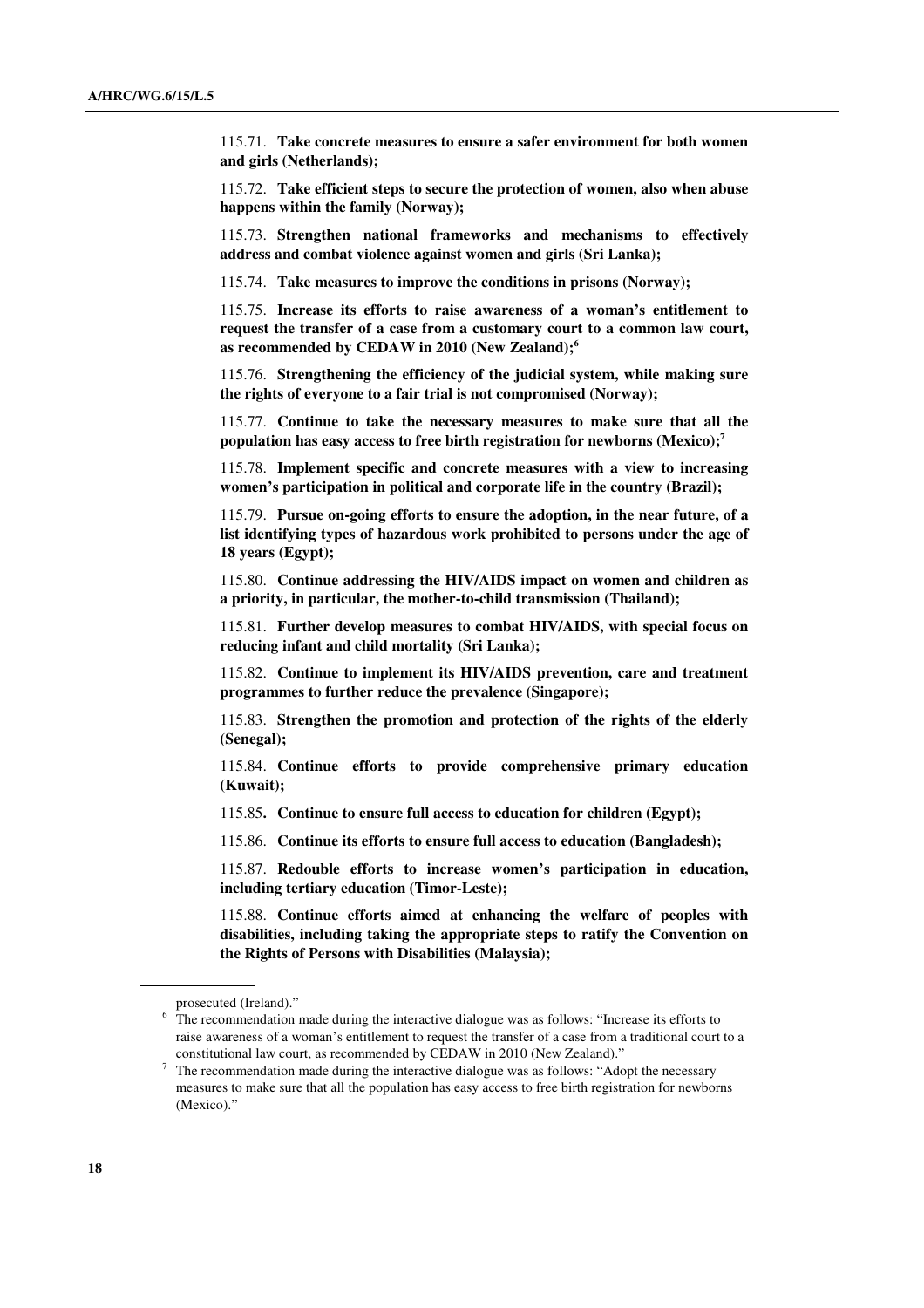115.89. **That the Government has a continued focus on the situation of the San people and their rights in Botswana (Norway);** 

115.90. **Take appropriate measures to protect and promote the rights of disadvantaged groups (Congo);<sup>8</sup>**

115.91. **Consider the possibility to seek further international cooperation in order to find sustainable solutions in the area of refugees law (Paraguay);** 

115.92. **Intensify its efforts to create awareness regarding the primacy of constitutional law with respect to customary laws and practices (Uruguay);<sup>9</sup>**

115.93. **Ensure that the decisions of the customary courts may be challenged before common law courts (Uruguay);<sup>10</sup>**

116. **The recommendations listed below will be further examined by Botswana and its position on each of these recommendations will be provided in due time, but no later than the 23rd session of the Human Rights Council in June 2013:** 

116.1. **Ratify the International Covenant on Economic, Social and Cultural Rights, and its Optional Protocol (Timor-Leste);** 

116.2. **Ratify the International Covenant on Economic, Social and Cultural Rights (Congo);** 

116.3. **Consider ratifying the International Covenant on Economic, Social and Cultural Rights to strengthen the rights of the citizens of Botswana to economic development (Namibia);** 

116.4**. Consider acceding to the International Covenant on Economic, Social and Cultural Rights (Kenya);** 

116.5. **Consider the ratification of the International Covenant on Economic, Social and Cultural Right, as well as the Second Optional Protocol to the International Covenant on Civil and Political Rights, aiming at the abolition of the death penalty (Cyprus);** 

116.6. **Ratify the International Covenant on Economic, Social and Cultural Rights and its optional protocol (Australia);** 

116.7. **Consider ratifying the Optional Protocol to the International Covenant on Economic, Social and Cultural Rights, the Convention on the Protection of All Persons from Enforced Disappearance, the Convention on the Rights of Persons with Disabilities, as well as the ILO Conventions 169 and 189 (Costa**   $Rica$ <sup>11</sup>

<sup>&</sup>lt;sup>8</sup> The recommendation made during the interactive dialogue was as follows: "Take appropriate measures to protect and promote the rights of indigenous populations (Congo)."

<sup>9</sup> The recommendation made during the interactive dialogue was as follows: "Intensify its efforts to create awareness regarding the primacy of constitutional law with respect to customary laws and practices; ensure that the proceedings of customary courts are in line with the domestic courts and that its decisions may be challenged before such courts (Uruguay)."

<sup>&</sup>lt;sup>10</sup> The recommendation made during the interactive dialogue was as follows: "Intensify its efforts to create awareness regarding the primacy of constitutional law with respect to customary laws and practices; ensure that the proceedings of customary courts are in line with the domestic courts and that its decisions may be challenged before such courts (Uruguay)."

<sup>&</sup>lt;sup>11</sup> The recommendation has made during the interactive dialogue was as follows: "Consider ratifying the Optional Protocol to the International Covenant on Economic, Social and Cultural Rights, the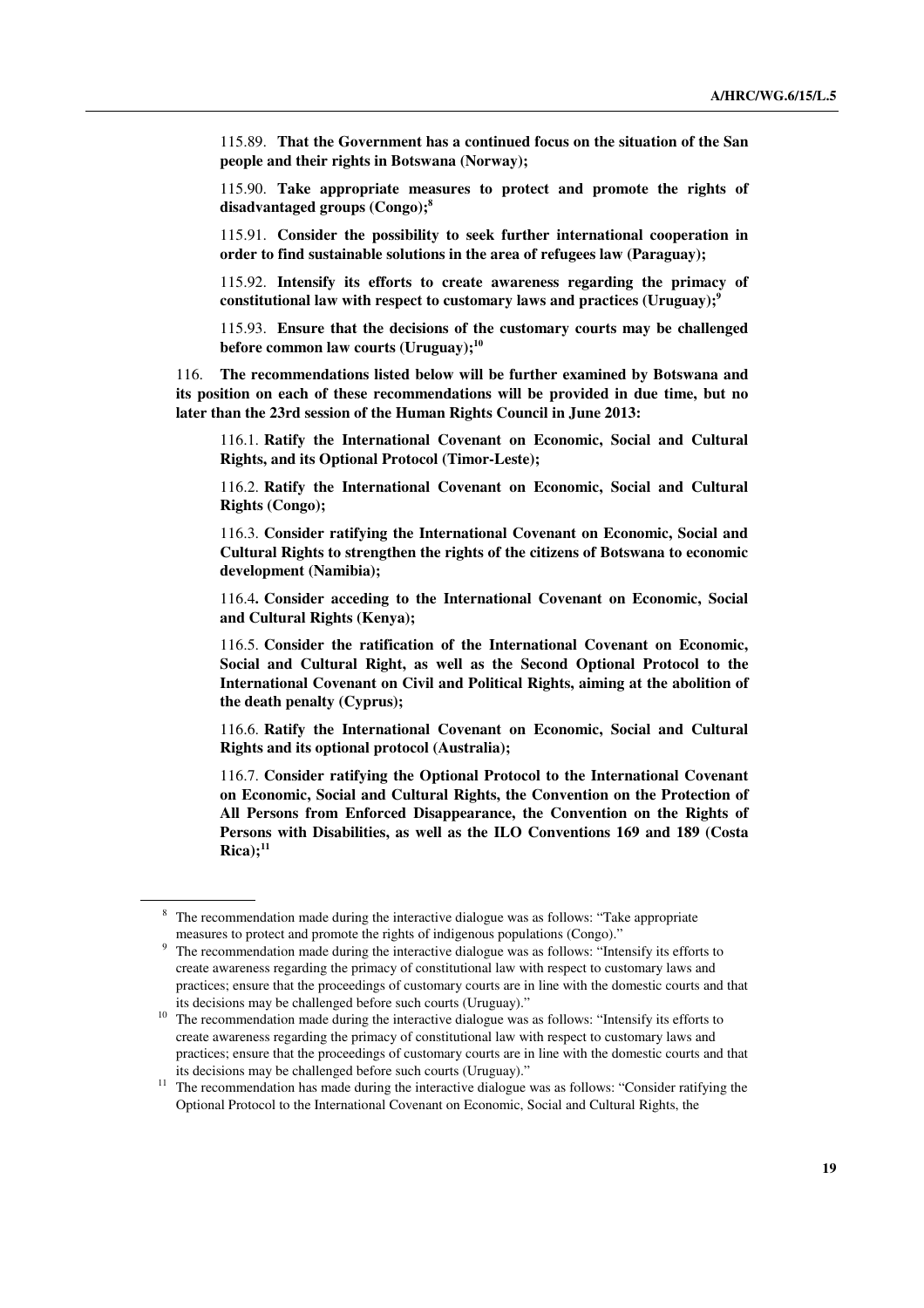116.8**. Ratify the Convention on the Rights of Persons with Disabilities (Togo);** 

116.9. **Accede to the Convention on the Rights of Persons with Disabilities, especially because this country [Botswana] already applies the provisions of this Convention in practice, as demonstrated by its commitment to submit a voluntary report (Morocco);** 

116.10. **Sign and ratify the International Covenant on Economic, Social and Cultural Rights as well as the International Convention on the Protection of the Rights of All Migrant Workers and Members of Their Families (Turkey);** 

116.11. **Explore the possibility of ratifying the International Convention for the Protection of All Persons from Enforced Disappearance (Argentina);** 

116.12. **Consider the ratification of the Convention on the Prevention and Punishment of the Crime of Genocide (Armenia);** 

116.13. **Complete the harmonization of domestic legislation with the provisions of the Rome Statute, and consider the possibility of ratifying the Optional Protocol to the Convention against Torture and Other Cruel, Inhuman or Degrading Treatment of Punishment (Tunisia);** 

116.14. **Ratify, at the earliest possible date, the Optional Protocol to the Convention against Torture and Other Cruel, Inhuman or Degrading Treatment or Punishment and establish preventive mechanism accordingly (Czech Republic);** 

116.15. **Ratify the Optional Protocol to Convention against Torture and Other Cruel, Inhuman or Degrading Treatment of Punishment (Togo);** 

116.16. **Consider the possibility of ratifying the International Covenant on Economic, Social and Cultural Rights, International Convention on the Protection of the Rights of All Migrant Workers and Members of Their Families and Convention on the Rights of Persons with Disabilities (Ecuador);** 

116.17. **Ratify the International Convention on the Protection of all Persons from Enforced Disappearances, the International Covenant on Economic, Social and Cultural Rights and the Convention on the Rights of Persons with Disabilities (France);** 

116.18. **Ratify the International Covenant on Economic, Social and Cultural Rights and the Optional Protocol, and opt-in to the enquiry and interstate mechanisms (Germany);** 

116.19. **Consider signing the SADC Protocol on Gender and Development (Norway);** 

116.20. **Consider ratifying the International Convention on the Protection of the Rights of Migrant Workers and Their Families and the ILO Convention 189 (Philippines);** 

116.21. **Ratify the International Convention on the Protection of the Rights of all Migrant Workers and members of their families (Rwanda);** 

Convention on the Protection of All Persons from Enforced Disappearance, the Convention on the Rights of Persons with Disabilities and the Second Optional Protocol to the International Covenant on Civil and Political Rights, aiming at the abolition of the death penalty, as well as the ILO Conventions 169 and 189 (Costa Rica)"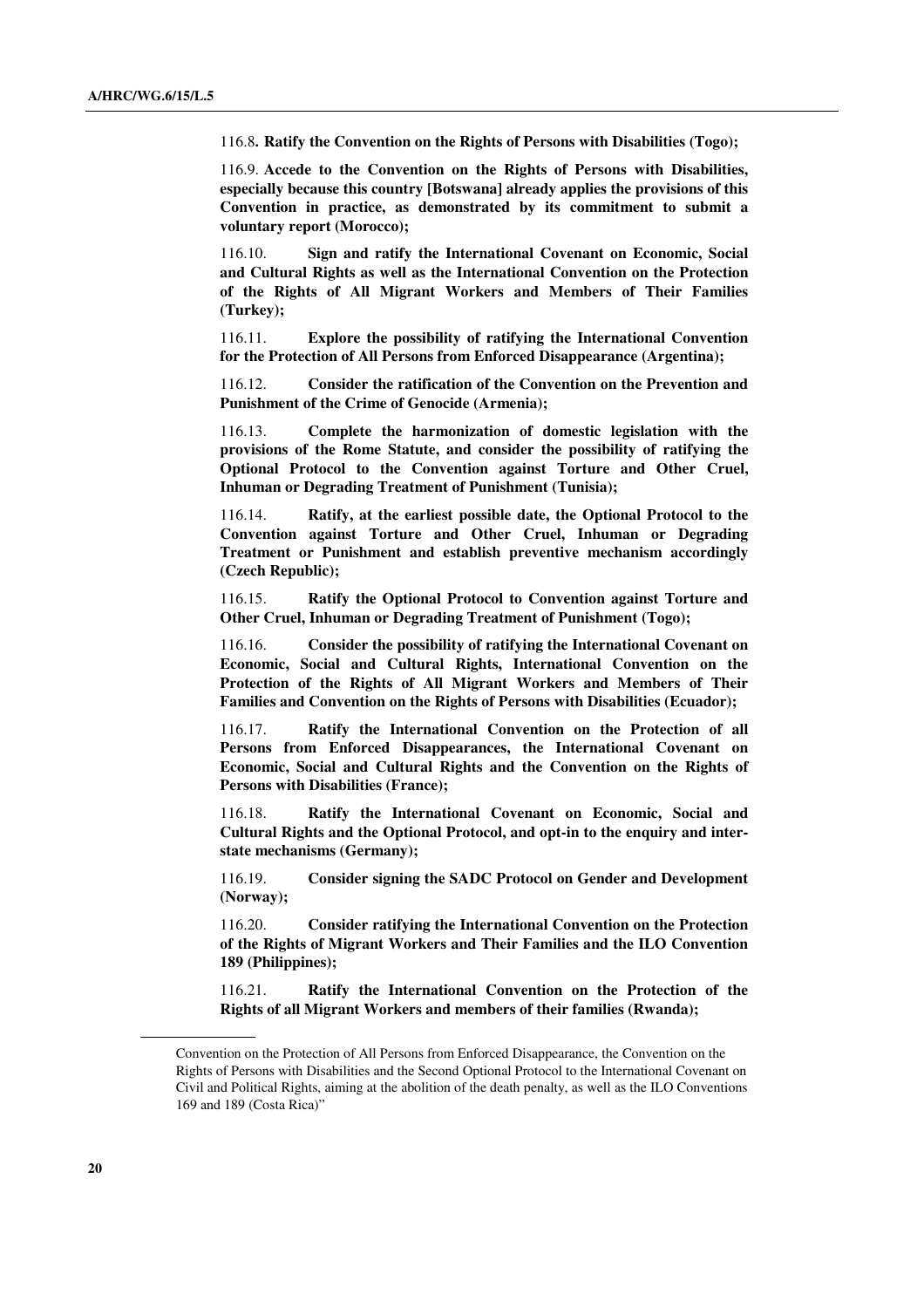116.22. **Speed up the process towards ratification of the Convention on the Rights of Persons with Disabilities (Rwanda);** 

116.23. **Consider the ratification of the new third Optional Protocol to the Convention on the Rights of the Child on a communication procedure (Slovakia);** 

116.24. **Reform customary law to eliminate restrictions on women's access to property (United States);** 

116.25. **Raise the minimum age of criminal responsibility (Togo);** 

116.26. **Raise the age of criminality (Turkey);** 

116.27. **Raise the age of criminal responsibility, which is currently set at 8 years (France);** 

116.28. **Raise the minimum age of criminal responsibility to an internationally accepted level, and in line with the Convention on the Rights of the Child, the Beijing rules and Riad guidelines (Uruguay);** 

116.29. **Raise the minimum age of criminal responsibility in accordance with international standards, which should allow Botswana to withdraw its reservation to article 1 of the Convention on the Rights of the Child (Hungary);<sup>12</sup>**

116.30. **Review the inconsistencies between the Children's Act of 2009 and international obligations under the Convention on the Rights of the Child, such as the prohibition of corporal punishment of children in all settings (Liechtenstein);** 

116.31. **Issue a standing invitation to the Special Procedures of the Human Rights Council (Czech Republic);** 

116.32. **Extend an open invitation to Special Procedures (Guatemala);** 

116.33. **Extend a standing invitation to all mandate holders of the Council (Hungary);** 

116.34. **Consider extending a standing invitation to all the special procedures mandate holders of the Human Rights Council (Latvia);** 

116.35. **Take steps to implement comprehensive anti-discrimination laws, particularly to eliminate discrimination on the basis of sexual orientation (Australia);** 

116.36. **Ensure that the executed persons' bodies are handed over for private burial (Uruguay);<sup>13</sup>**

116.37. **Ensure the respect of international standards on the rights of prisoners sentenced to death (Italy);** 

<sup>&</sup>lt;sup>12</sup> The recommendation made during the interactive dialogue was as follows: "Harmonize the minimum age of criminal responsibility, which currently is 8 years, with international standards, which should clear the obstacle to withdrawing its reservation to article 1 of the Convention on the Rights of the Child (Hungary)"

<sup>&</sup>lt;sup>13</sup> The recommendation made during the interactive dialogue was as follows: "Meanwhile, Provide information to concerned families, so that they can know in advance the date of execution of their relatives and ensure that the executed persons' bodies are handed over for private burial (Uruguay)."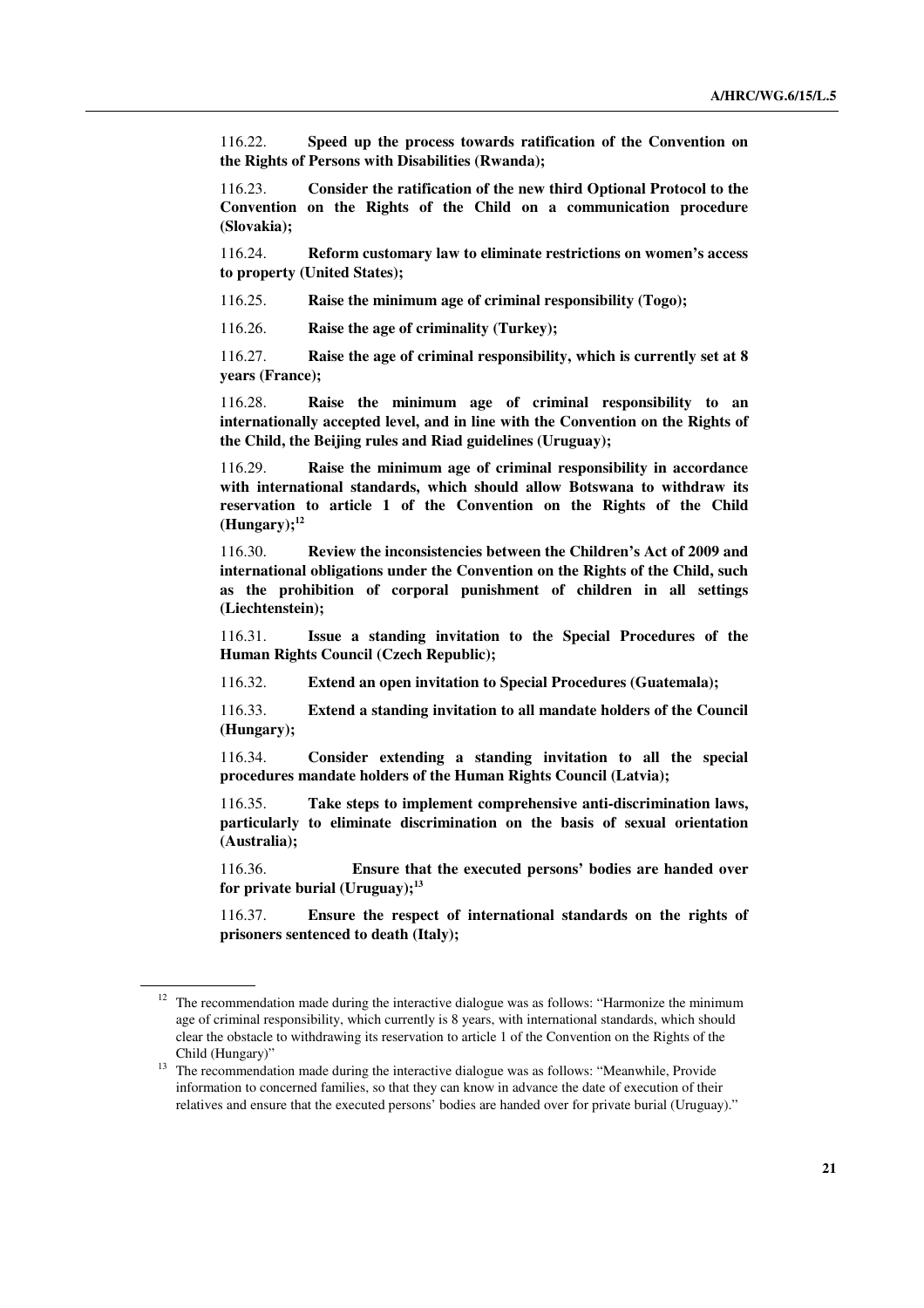116.38. **Engage in a dialogue to repeal laws which criminalize consensual adult same sex relations (Canada);** 

116.39. **Support at national, regional and international level the promotion and universal realization of the human right to safe drinking water and sanitation, pursuant the recommendation made by the Council in its different resolutions on the matter (Spain);** 

116.40. **Speed up the process to explore possible solutions for mothertongue schooling, and develop an adequate strategy to lower the failure rate before the next UPR cycle (Hungary);** 

116.41. **Continue its engagement with improving the rights of refugees (Uganda);** 

116.42. **Improve the reception conditions, health care, access to water and sanitation, adequate housing and food, for refugees; Make sure that refugees are not repatriated in case that their lives are in danger in their country of origin, and promote, through public policies, their total integration into the society out of the refugees camps (Ecuador);** 

116.43. **Maintain the positive efforts aiming to find durable solutions by way of repatriation, reintegration and resettlement of refugees (Egypt);**

117. **The recommendations which appear below have been examined by Botswana and do not enjoy its support:** 

117.1. **Consider ratifying the Second Optional Protocol to the International Covenant on Civil and Political Rights, aiming at the abolition of the death penalty (Costa Rica);<sup>14</sup>**

117.2. **Germany wished to repeat its recommendation from the first cycle of the UPR, to amend the definition of discrimination in the Constitution in such a way that it covers discrimination based on descent; and abolish those laws that permit discrimination on the basis of ethnicity, language and culture (Germany);** 

117.3. **Take comprehensive action in order to achieve full equality for women, and to especially repeal section 15(4) of the Constitution and to review customary law in order to eliminate discriminatory elements such as an inheritance rule providing for male-only inheritance of the family home (Germany);** 

117.4. **Take steps to abolish the death penalty (Norway);** 

117.5. **Consider abolishing the death penalty or putting a moratorium on its use (Namibia);** 

- 117.6. **Consider the abolition of the death penalty (Romania);**
- 117.7. **Establish a moratorium on the death penalty (Togo);**

<sup>&</sup>lt;sup>14</sup> The recommendation has made during the interactive dialogue was as follows: "Consider ratifying the Optional Protocol to the International Covenant on Economic, Social and Cultural Rights, the Convention on the Protection of All Persons from Enforced Disappearance, the Convention on the Rights of Persons with Disabilities and the Second Optional Protocol to the International Covenant on Civil and Political Rights, aiming at the abolition of the death penalty, as well as the ILO Conventions 169 and 189 (Costa Rica)."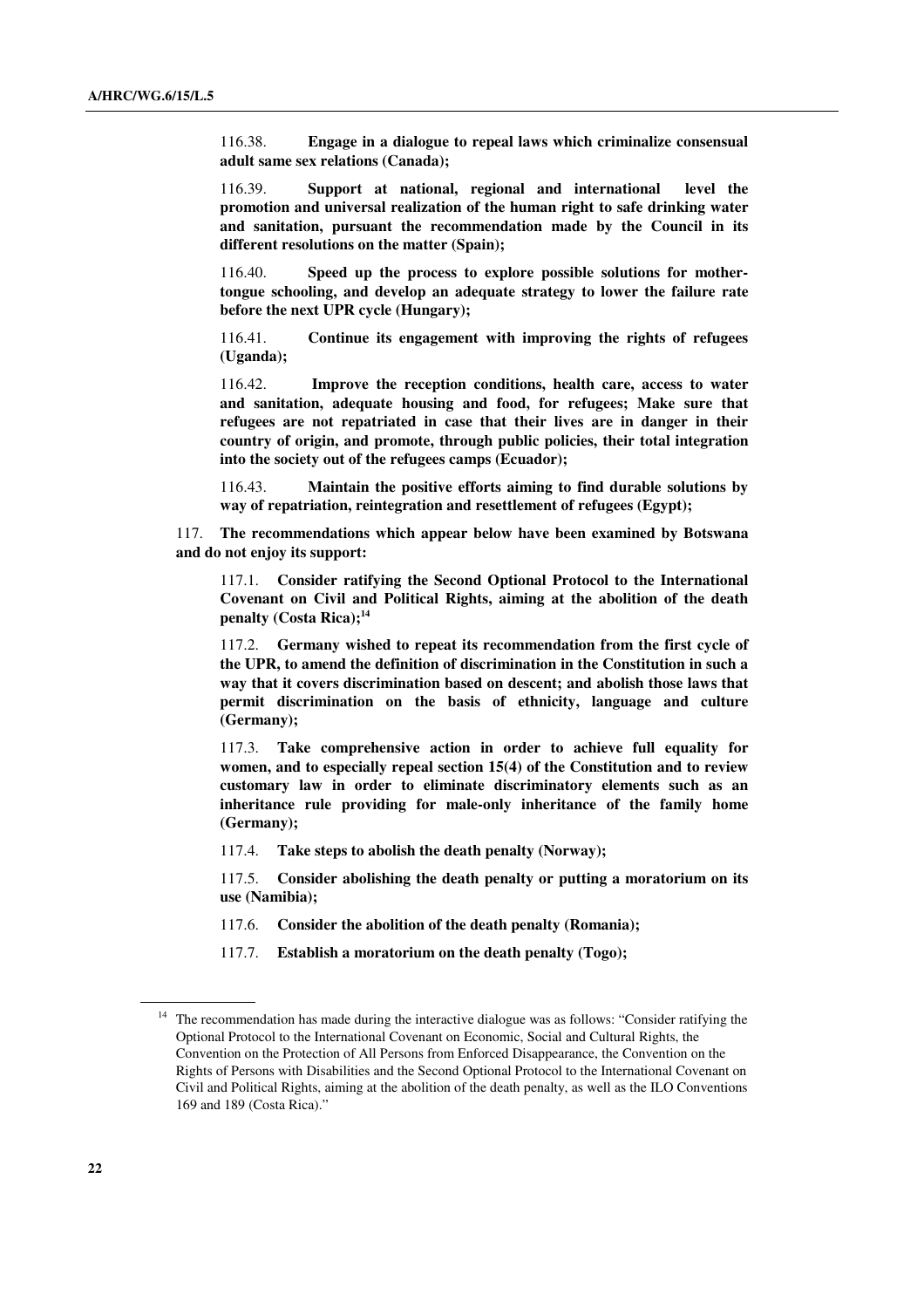117.8. **Establish a moratorium on the death penalty (Chile);** 

117.9. **Abolish the death penalty and ratify the Second Optional Protocol to the International Covenant on Civil and Political Rights (Spain);** 

117.10. **Introduce a moratorium and seek alternatives to the death penalty (Hungary);** 

117.11. **Agree to a moratorium on the death penalty as a first step toward ultimate abolition (Ireland);** 

117.12. **Positively consider the establishment of a moratorium on executions (Italy);** 

117.13. **Fully abolish the death penalty (Estonia);** 

117.14. **Impose a moratorium on executions with a view to abolishing the death penalty entirely, in line with the UN Assembly General resolutions 62/149, 63/168 and 65/206, commuting all death sentences to life imprisonment terms (Slovakia);** 

117.15. **Establish a moratorium on the death penalty, with a view to fully abolishing it, in line with relevant UN General Assembly resolutions (Germany);** 

117.16. **Consider the possibility of establishing a moratorium on the carrying out of death sentences and evaluate the possibility of legally abolishing the death penalty (Argentina);** 

117.17. **Consider a moratorium on the use of death penalty, and its eventual abolition (Cape Verde);** 

117.18. **Establish a moratorium on executions as a first step towards complete abolition of the death penalty and accession to the Second Optional Protocol of the ICCPR (Australia);** 

117.19. **Improved transparency of the clemency process in death penalty cases by making public the reasons behind decisions and providing a timetable for hearings (United Kingdom);** 

117.20. **Establish a moratorium on the death penalty and initiate a national debate on its abolition (France);** 

117.21. **Repeal the death penalty from the domestic legal order and ratify the Second Optional Protocol to the International Covenant on Civil and Political Rights (Uruguay);<sup>15</sup>**

117.22. **Apply strict measures to stamp out corporal punishment in school and home settings (Timor-Leste);** 

117.23. **Take measures to eliminate corporal punishment that could lead to torture and cruel, inhuman or degrading treatment for victims, mainly children (Costa Rica);** 

The recommendation made during the interactive dialogue was as follows: "Hold a public debate on the death penalty, in which all the aspects of the issue should be highlighted in a holistic manner, in order to repeal it from the domestic legal order and to ratify the Second Optional Protocol to the International Covenant on Civil and Political Rights (Uruguay)."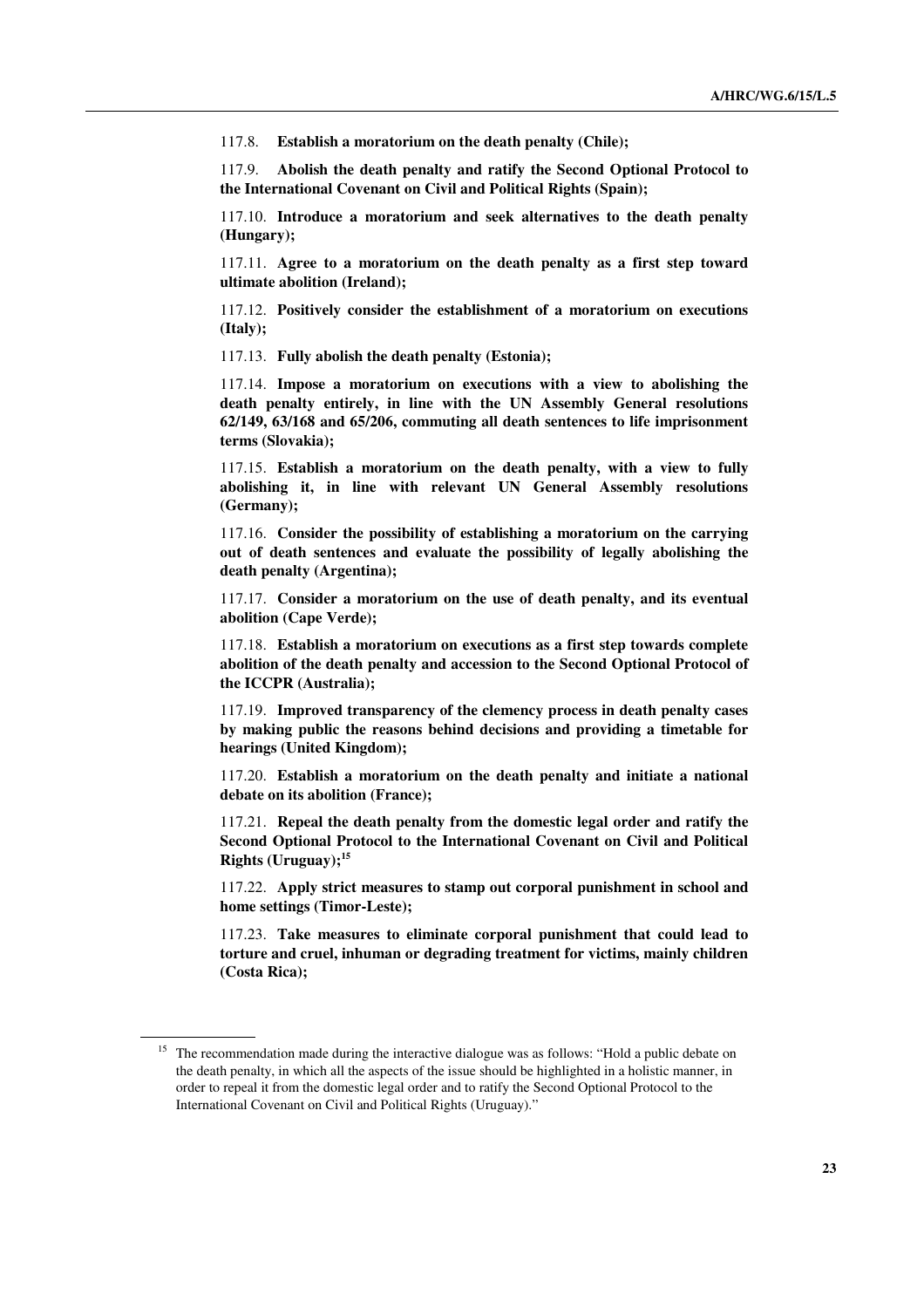117.24. **Continue to combat corporal punishment of children in all circumstances (Djibouti);** 

117.25. **Prohibit corporal punishment of children (Slovenia);** 

117.26. **Ensure that all violence against women and girls constitutes a criminal offence, that victims have access to immediate means of redress and protection; and that all perpetrators are prosecuted (Ireland);<sup>16</sup>**

117.27. **Decriminalize consensual same-sex activities between adults and promote tolerance in this regard (Czech Republic);** 

117.28. **Evaluate to repeal the criminalization of same-sex relations (Argentina);** 

117.29. **De-criminalize same sex activities and adopt policies to counter discrimination against LGBT (Netherlands);** 

117.30. **Decriminalize consensual sexual relations between same-sex adults and strength efforts to combat discrimination against those persons, while respecting their rights to association and representation in civil society (Spain);** 

117.31. **Remove relevant articles of the Penal Code criminalising same sex sexual activities (Slovakia);** 

117.32. **Guarantee the fundamental rights of all persons living in Botswana and thereby decriminalize sexual relations of consenting adults of the same sex (France);** 

117.33**. Fully implement the 2006 High Court ruling and allow all San individuals who want to live on the Central Kalahari Game Reserve to do so (United States);** 

117.34. **Guarantee the return of the San communities to the Kalahari reserve, and facilitate their access to safe drinking water and sanitation (Spain);** 

117.35. **Ensure that tourism development in the Central Kalahari Reserve allows indigenous peoples to continue with its traditional practices, including hunting and harvesting for subsisting, as well as access to water (Mexico);** 

117.36. **Adopt effective measures to enhance the participation of indigenous peoples on issues affecting them and their rights as indigenous peoples (Finland);** 

117.37. **Take all appropriate measures, including adequate resource allocation, to strengthen indigenous children's equal access to education, including, when possible, education in their own language (Finland);** 

117.38. **Consider intensify measures to protect the rights of ethnic minorities of the country and their self-fulfilment of their cultural specificities (Cape Verde);** 

117.39. **Ensure that the proceedings of customary courts are in line with the domestic courts (Uruguay);<sup>17</sup>**

<sup>&</sup>lt;sup>16</sup> The recommendation made during the interactive dialogue was as follows: "Enact specific legislation on marital rape to ensure that all violence against women and girls constitutes a criminal offence, that victims have access to immediate means of redress and protection; and that all perpetrators are prosecuted (Ireland)."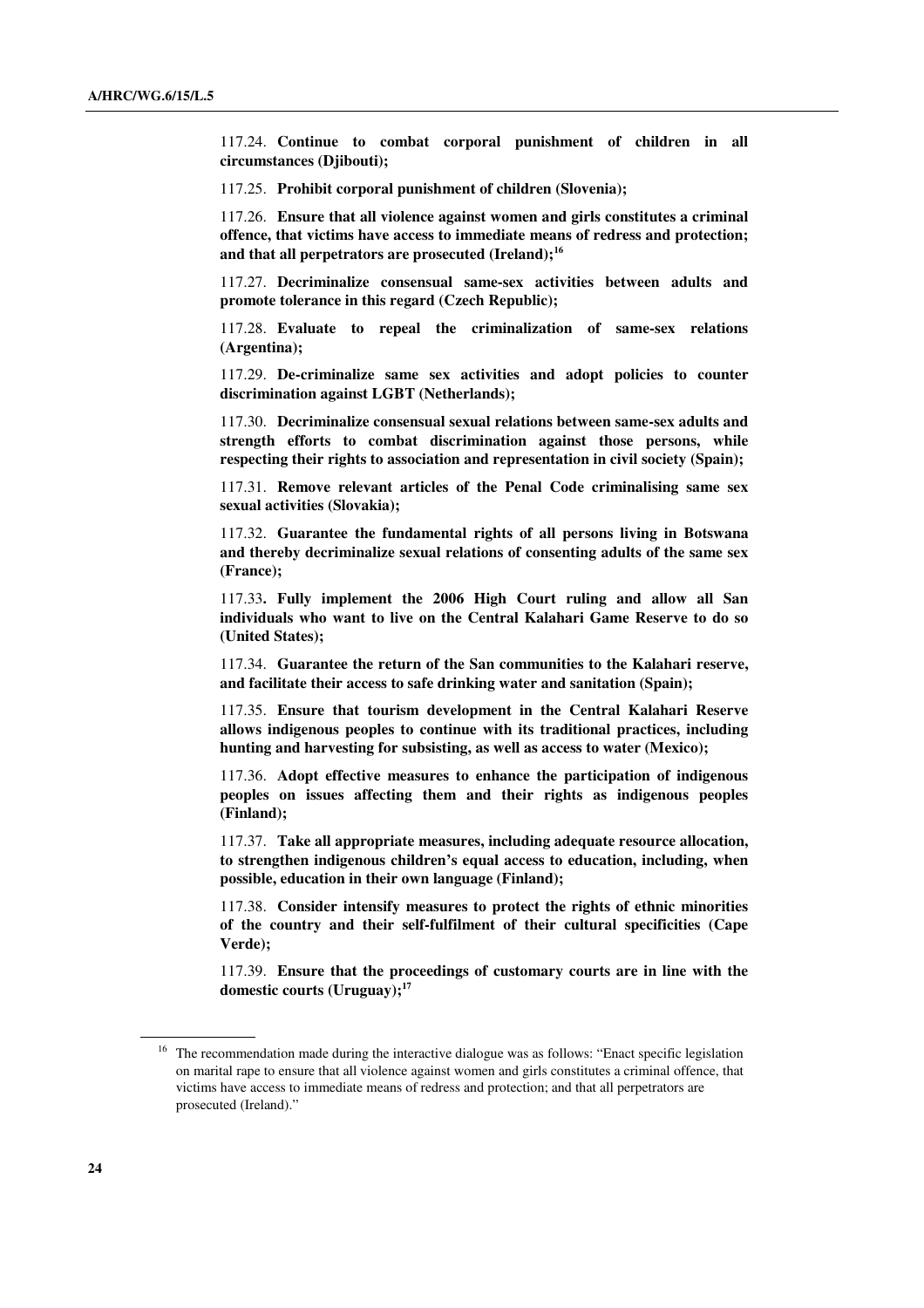118. **All conclusions and/or recommendations contained in the present report reflect the position of the submitting State(s) and/or the State under review. They should not be construed as endorsed by the Working Group as a whole**.

<sup>&</sup>lt;sup>17</sup> The recommendation made during the interactive dialogue was as follows: "Intensify its efforts to create awareness regarding the primacy of constitutional law with respect to customary laws and practices; ensure that the proceedings of customary courts are in line with the domestic courts and that its decisions may be challenged before such courts (Uruguay)."